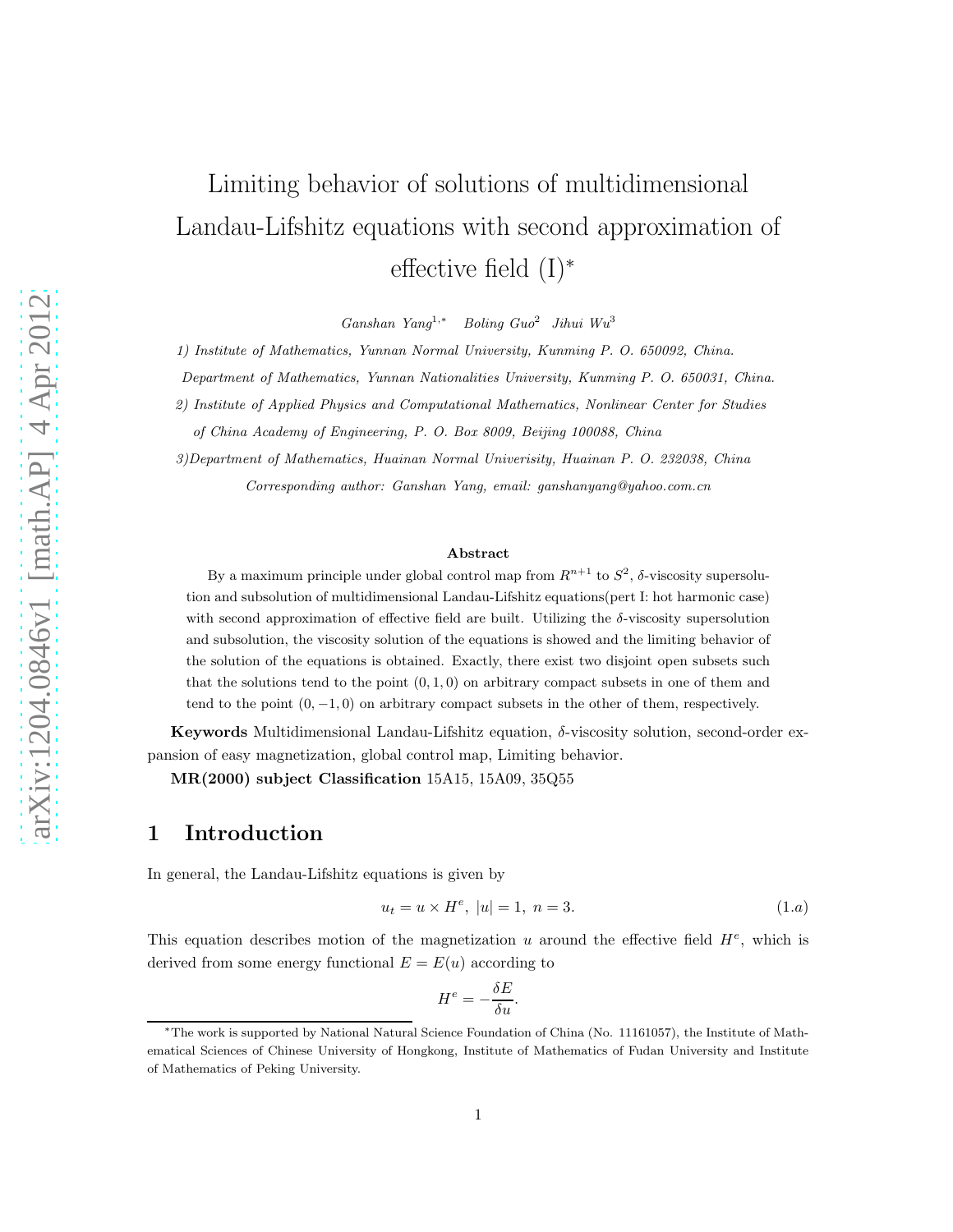Therefore the effective field itself is a function of the magnetization and equation (1.a) is, in general, highly nonlinear. An explicit form of the Landau-Lifshitz equations is obtained by specifying the energy functional  $E$ . The total magnetic energy has the form:

$$
E = E_{an}(u) + E_{ex}(u) + E_{ext}, \qquad (1.b)
$$

where  $E_{an}(u)$  is an anisotropy energy,  $E_{ex}(u)$  is the exchange energy and  $E_{ext}$  is the energy from the external magnetic field H. The equations proposed by Landau and Lifshitz in 1935 (see [18]) may be written as the following form:

$$
\begin{cases}\n\frac{\partial u}{\partial t} = \lambda_1 u \times H^e - \lambda_2 u \times (u \times H^e) & \text{in } \Omega \times (0, T), \\
H^e := -H(u) + \sum_{i,j=1}^3 \frac{\partial}{\partial x_j} (a_{ij} \frac{\partial u}{\partial x_i}) + H & \text{in } \Omega \times (0, T),\n\end{cases}
$$
\n(1.c)

where  $\lambda_1$   $\lambda_2$  are constants,  $\lambda_2 > 0$ .

In 1985, A. Visintin in [26] studied the energy functional  $E$  which corresponds to (1.c), he showed that the corresponding minimization problem has at least one solution in the following case:

$$
\begin{cases}\nH(u) \text{ is gradient of a convex function } R^3 \to R^+, \\
a_{ij}\} \text{ is a positive definite } 3 \times 3 \text{ matrix.} \n\end{cases}
$$

Whether the solutions of minimization problem on the energy function are smooth? There are some results on one dimensional case in [38]. On the multidimensional case, the existence of weak solution was first proved in 1986 by Sulem P.-L., Sulem C., Bardos C. (see [25]) and Zhou, Guo (see [37]), respectively. Sulem P.-L., Sulem C., Bardos C. proved that for any  $S_0$  with  $|S_0(x)| = 1$ a.e. and  $\partial S/\partial x_i \in L^2(R^d)$ , there exists a global weak solution of  $\partial S/\partial t = S \times \Delta S$ ,  $S(x,0) =$  $S_0(x)$ . Zhou and Guo proved the global existence of weak solution for generalized Landau-Lifhsitz equations without Gilbert term. In 2000 Nai-Heng Chang, J. Shatah and K. Uhlenbeck considered initial value problem for the 2-dimensional cylindrical symmetric Landau-Lifshitz equations (see [4]). There are some papers to consider the partial regularity and the existence of weak solutions (see  $[7, 20, 22, 29]$ ), to analysis the concentration sets (see  $[21]$ ), to study the relation between weak solution and harmonic map ( $\text{see} [13, 14]$ ), to discuss the stability( $\text{see} [36, 17, 16, 30]$ ). Recent some years, there are many important programs on Schrödinger map equation by dealing more subtly with derivative term (how deal with the derivative Schrödinger, we suggest to refer  $[27, 28]$ ), global solution(see [2]), the equivalence under the Hasimoto transformation(see [1]) and blow up solution(see [23]).

Whether there exists global smooth solution for  $(1.c)$  is an open problem. Indeed, the multidimensional Landau-Lifshitz equation is hard to solve exactly, even if two dimensional Heisenberg's equations. Only when there is a lack of an external field or an anisotropy field, many authors had attempted Hirota's famous method, Lie algebraic structure, and Bäcklund transform, Double transform, etc., but exact solution were still not constructed.

In 2000-2001 Guo, Han, Yang constructed several exact solutions to the cylindrical symmetric n-dimension Landau-Lifshitz equation in [11, 12]. In 2001, Guo, Yang constructed a family of exact disc solutions to the two-dimension Landau-Lifshitz equation in [15].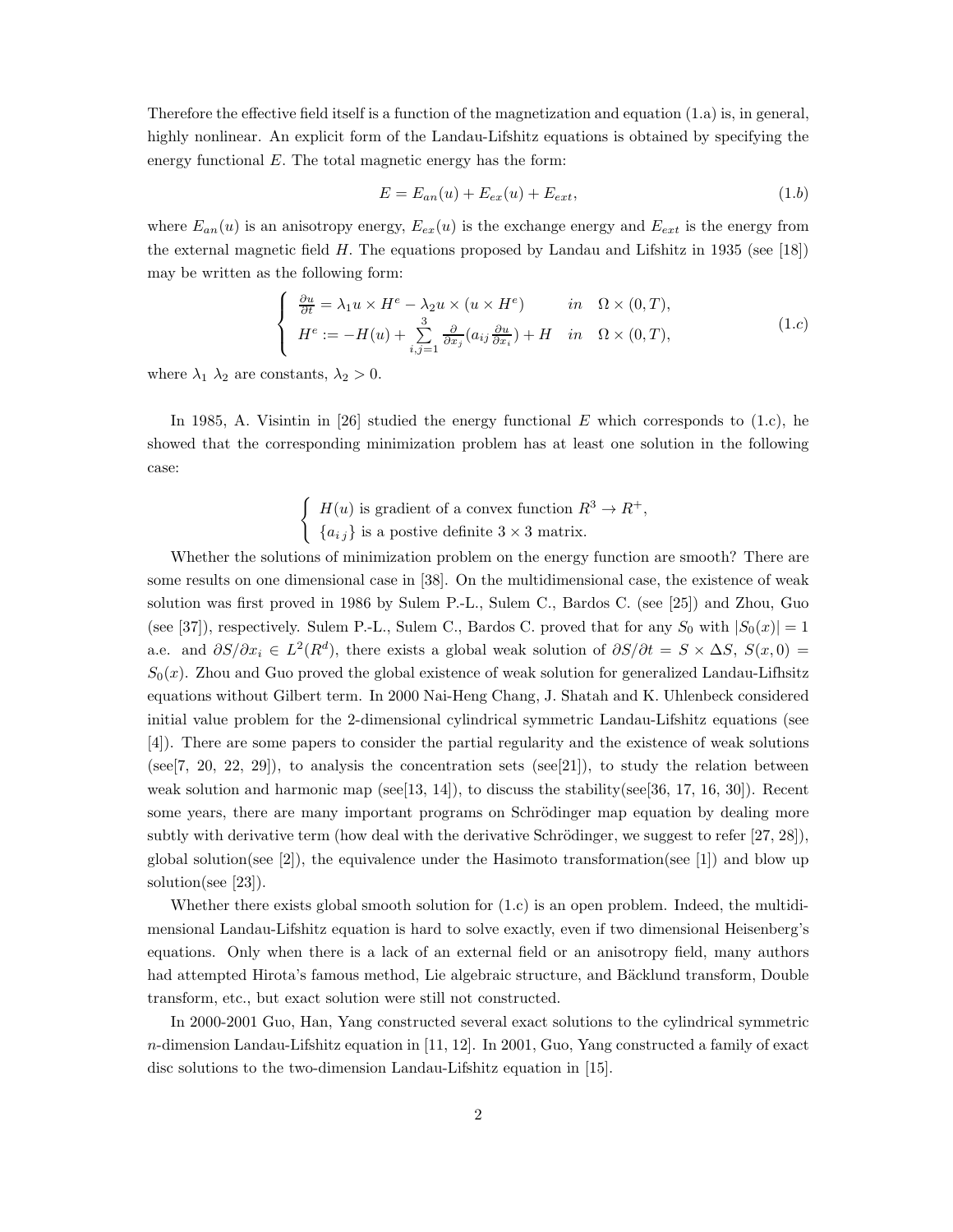In 2003, Yang and Chang obtained an exact transform between with and without an external field(see [32]). By the transform, some sufficient and necessary conditions that the solution with an external field converges to a certain solution without an external field are given(see [32, 35]).

When both external field and anisotropy field are present there is not any paper discussing the explicit solution of the multidimensional Landau-Lifshitz equation until 2008. In 2009, Yang and Guo researched the multidimensional Landau-Lifshitz equation with an uprush external field and anisotropy field, and gave a method to find explicit solution, provided some explicit solutions for two dimensional case (see[33]). Mu and Liu et. gave a method to find an external field and anisotropy field such that the solution remains the same(see [24]).

In 2011, Yang and Liu present a method to solve the Landau-Lifshitz equations with the external magnetic field and anisotropy field and a new family of symmetric solutions, i.e. spherical cone symmetric solution, show how these solutions evolve as time, give a series of explicit dynamic spherical cone symmetric solutions. They find an interesting phenomenon that a equiv-variant solution is static (see [34]). In 2012, [31] provided an explicit blow up solution of Schrödinger equation derived from Schrödinger map, showed the non-equivalence between the Schrödinger equation and Landau-Lifshitz equation and also found that two class of equivariant solutions of Landau-Lifshitz equation are static.

In order to find out a way of studying (1.c), to doing research on some especial cases are very useful. In a neighborhood of Curie temperature, as a first approximation it is assumed that

$$
H(u) = \frac{\partial \Phi(u)}{\partial u},
$$

where

$$
\Phi(u) = \sum_{i,j=1}^3 b_{ij} u_i u_j
$$

with symmetric and positive definite tensor  $\{b_{ij}\}$ . Therefore it is important to study the existence of solution of the following three-dimension Landau-Lifshitz equations with first approximation of anisotropy field  $H(u)$ :

$$
\begin{cases}\n\frac{\partial u}{\partial t} = -u \times (u \times (\Delta u + H - \lambda H(u))) + \gamma u \times (\Delta u + H - \lambda H(u)) \\
\qquad in \ \Omega \times (0, \infty), \\
u = g \quad on \ \partial \Omega \times (0, \infty), \\
u \in S^2 \ in \ \Omega \times (0, \infty),\n\end{cases} (1.d)
$$

where  $\lambda$  is a positive parameter,  $\gamma$  is a nonnegative parameter,  $g = (g_1, g_2, g_3) \in C^{2,\alpha_0}(\partial\Omega; R^3) \cap$  $(\partial\Omega; S^2)$   $(0 < \alpha_0 < 1)$ .

The equation (1.d) is a form of Landau-Lifshitz equations presented in 1935 (see [18]). It describes the evolvement of spin field u in continuum ferromagnets.  $\Delta u + H - \lambda H(u)$  is the effective field containing contributions from interaction of fields.  $H$  is the demagnetize field and  $H(u)$  is the anisotropy field induced by u. If there are at least two components of  $H(u)$  to be identically vanished,  $H(u)$  is called as uni-direct effective field. Otherwise  $H(u)$  is called as multidirect effective field. The case with uni-direct effective field  $H(u) = (0,0,2u_3)$  and boundary condition  $g = (g_1, g_2, 0)$  was studied by Zhai Jian in [36]. He gave the existence of stable static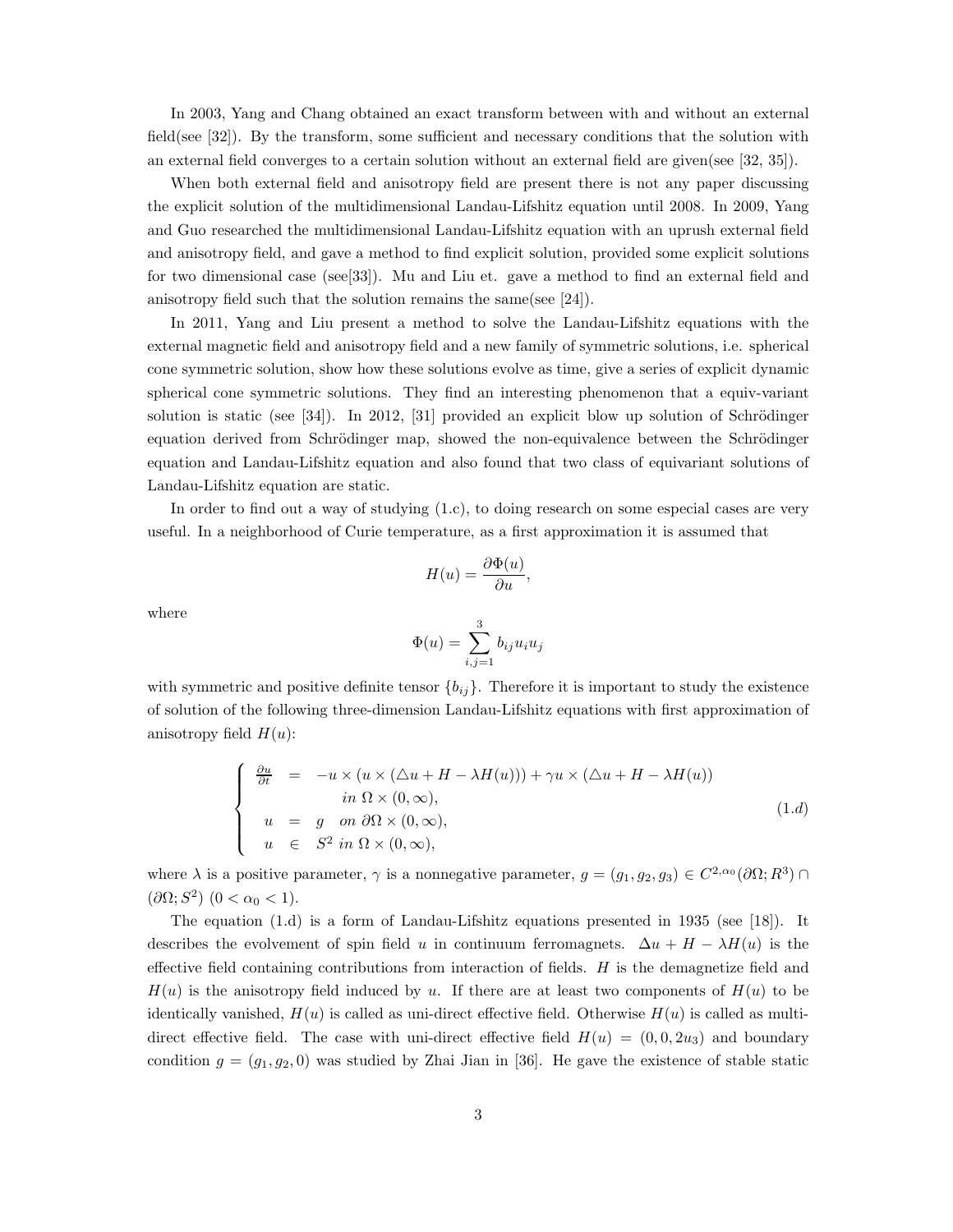solution of (1.d). We studied the case with first approximation of multi-direct effective field (see  $[16]$ ).

However, the first approximation is not very satisfactory (see [19, 26]). Thus it is necessary to study the higher order approximation of anisotropy field  $H(u)$ . In this paper we discuss the second order approximation of the anisotropy field  $H(u) = (\alpha u_1 u_3^2, \alpha u_2 u_3^2, \alpha u_1^2 u_3 + \alpha u_2^2 u_3 + \beta u_3)$  that which agrees with the one proposed in [19, 26]. We discover that if the boundary condition still take the form  $g = (g_1, g_2, 0)$ , then the solution of (1.d) with above the second order approximation of the anisotropy field still is stable; but if the boundary condition take the form as  $q = (q_1, q_2, q_3)(q_3 \neq 0)$ , then the stability is not uniform with respect to  $\lambda$ , even the case of  $\gamma = 0$ 

$$
\begin{cases} \frac{\partial u}{\partial t} = -u \times (u \times (\triangle u - \frac{1}{\varepsilon^2} H(u))) & \text{in} \quad R^n \times (0, T), \\ u \in S^2 & \text{in} \quad R^n \times (0, T), \end{cases}
$$
(1.1)

where  $\varepsilon > 0$  is a small parameter,  $H(u) = (\alpha u_1 u_3^2, \alpha u_2 u_3^2, \alpha u_1^2 u_3 + \alpha u_2^2 u_3 + \beta u_3), \alpha + \beta > 0, \beta > 0$ ,  $\alpha, \beta$  are both real constants.  $\Omega$  be a bounded domain in  $R<sup>n</sup>$  with  $C<sup>3</sup>$  boundary,  $S<sup>2</sup>$  denotes the unit sphere in  $R^3$ ,  $u = (u_1, u_2, u_3) : \Omega \to S^2$  is a three-dimensional vector valued unknown function and " $\times$ " denotes the vector cross product in  $R^3$ .

Notice that the harmonic heat flow problem is seen as a special case of (1.1) without perturbation. Next Proposition 2.1 enlightens us to consider in another view the relationship between (1.d) and the mean curvature motion as some authors have considered Allen-Cahn equation by using viscosity solutions in [3, 5, 6, 8, 9, 10]. The notion of viscosity solution for nonlinear first-order partial differential equation was introduced by M. G. Crandall and P. L. Lions in [6], this notion has been proved quite successful in the existence and uniqueness theory of solutions of Hamilton-Jacobi equations(see  $[6]$ ) and the singular Limit of Ginzhurg-Landau equation(see  $[3]$ ). We expected such notion to be applied to Landau-Lifshitz equation. However the method of viscosity solution is valid only for signal equation, such as the Allen-Cahn equation is a singular function and not three dimensional vector, but Landau-Lifshitz equations is combined of three equations. How build viscosity solution for a system? It is very vagal to put directly the common viscosity solution of all equations in a system as a viscosity solution of this system (even supersolution or subsolution). Thus we built an "approximate" viscosity supersolution and subsolution:  $\delta$ -viscosity supersolution and subsolution for one of Landau-Lifshitz type equations with second approximation of effective field. Consequently we study the singular limit of the vector-valued Landau-Lifshitz equation by using those relationships between mean curvature motion and the δ-viscosity supersolution and subsolution.

For the *n* dimensional Landau-Lifshitz equations with three-dimensional vector values in  $u \in S^2$ , we did not know its limiting behavior. Our difficulty is mostly that the  $n$  dimensional Landau-Lifshitz equations with three-dimensional vector values in  $u \in S^2$  is a system, and as the viscosity solutions of every equation in a system may not be common viscosity solutions of all equations. Therefore it is very difficult to study the limiting behavior of n dimensional Landau-Lifshitz equations by viscosity solutions. To overcome such difficulty we first give some concepts, e.g. δ-viscosity super-solution and subsolution (see Definition 2.2-2.4). Then we build a maximum principle by a global control map  $v^{\varepsilon}(r(x,t))$  from  $R^{n+1}$  to  $S^2$ .

The present paper consists of eight parts. In section 2, we define the  $\delta$ -viscosity solutions,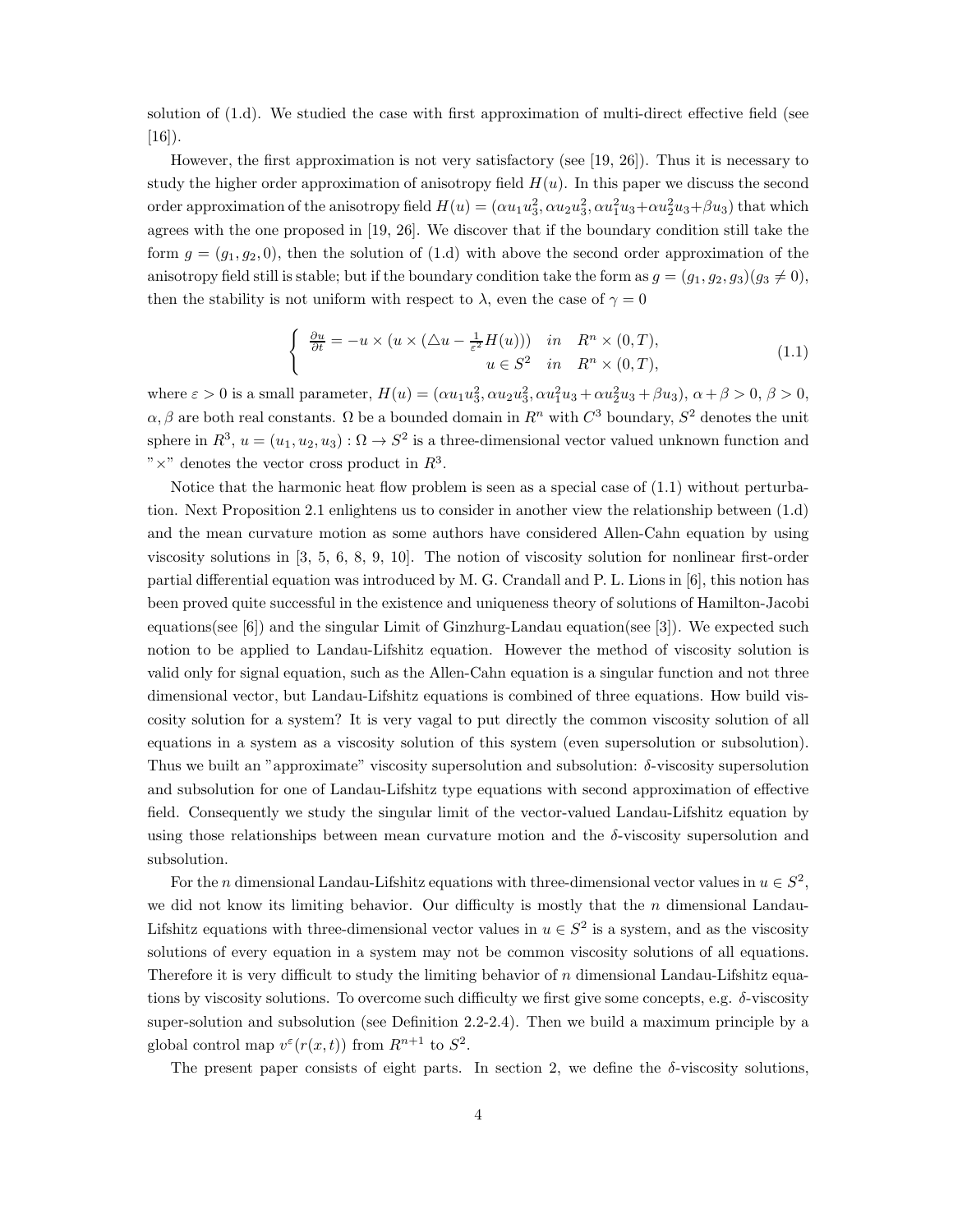supersolution and subsolution of (1.1).

In section 3 we first provide some further properties of signed distance function (see Lemma 3.1 and 3.2), then construct an auxiliary function ( $\sec(3.7)$ ) and give some its properties (see Lemma 3.1-Remark 3.6).

In section 4, in order to obtain the  $\delta$ -viscosity supersolution and subsolution of (1.1), we construct a global control map  $v^{\epsilon}(r(x,t))$  from  $R^{n+1}$  to  $S^2$  by a smooth solution of an ordinary differential equations relative to (1.1). It is the foundation of this paper. In view of our purpose, we have to find special solutions with some special properties for the ordinary differential equations (see (4.3-4.4)). It is the most difficult to find out the solutions satisfying our purpose for the ordinary differential equations. Therefore, there are complicated calculations and some techniques in this section.

In section 5, we construct a pair of explicit  $\delta$ -viscosity supersolution and subsolution for (1.1) by the auxiliary function and those Lemmas obtained in section 3, this is one of our prime results.

In section 6, we provide a maximum principle and a comparison principle under the global control map, and prove the existence and uniqueness of  $\delta$ -viscosity solution. This is also one of our prime results.

In section 7, using the characteristic of δ-viscosity supersolution and subsolution and those results built in the section 2-6, we obtain our prime result on the limiting behavior of the solution of the n dimensional Landau-Lifshitz equations with three-dimensional vector value in a unit sphere, and prove that there exist two disjoint open subsets such that the solutions of the multidimensional Landau-Lifshitz equations with values in a unit sphere tend to the point  $(0, 1, 0)$  and the point  $(0, -1, 0)$  on arbitrary inner compact sets in one and another of the two open subsets, respectively.

In section 8, the method of  $\delta$ -viscosity supersolution and subsolution enlightens us to obtain a directly method of viscosity supersolution and subsolution of multidimensional Landau-Lifshitz equations with the second approximation of effective field.

#### 2 Definition of  $\delta$ -viscosity solutions

Next, we use the notations  $u_{\xi}$  and  $u_{j\xi}$  to denote the partial derivative of the three-dimensional vector  $u$  and the partial derivative of jth component in three-dimensional vector  $u$ , respectively, etc. To introduce some conceptions called as  $\delta$ -viscosity solutions of (1.1), we first prove the following proposition.

**Proposition 2.1** Let  $u \in C^{2,\alpha_0;1,\frac{\alpha_0}{2}}(R^n \times [0,T];R^3)$ , then u is a solution of (1.1) if and only if u is also a solution of the following equations

$$
\begin{cases}\nu_2 u_{1t} - u_1 u_{2t} - (u_2 \Delta u_1 - u_1 \Delta u_2) = 0 \\
u_{3t} - \Delta u_3 - |\nabla u|^2 u_3 + \frac{1}{\varepsilon^2} u_3 (1 - u_3^2)(\alpha + \beta - 2\alpha u_3^2) = 0 \\
u \in S^2 \text{ in } R^n \times (0, T)\n\end{cases} \tag{2.1}
$$

where

$$
|\nabla u|^2 = |\nabla u_1|^2 + |\nabla u_2|^2 + |\nabla u_3|^2,
$$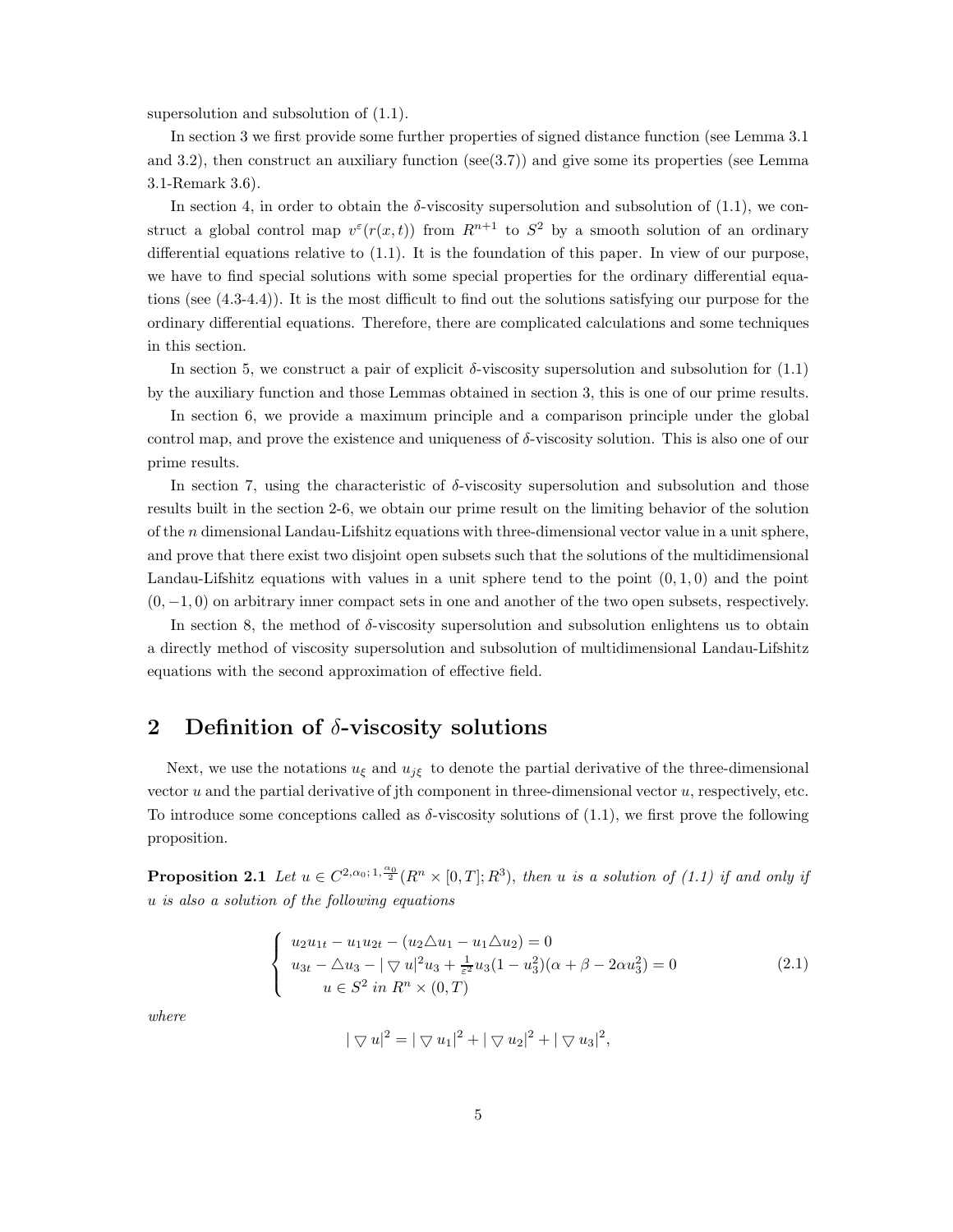provided that

$$
|u_3| \neq 1, \text{ for all } (x, t) \in R^n \times (0, T).
$$

Notice that the condition  $|u_3| \neq 1$ , for all  $(x, t) \in R^n \times (0, T)$ . It insures (2.1) to be equivalent to (1.1) in the meaning of  $C^{\infty}(R^n \times (0,T))$ .

We seek some solutions with the form  $u = v(r(x,t))$  for (1.1), where  $v(r) \in C^2(R; R^3) \cap S^2$ ,  $r(x, t) \in LSC(R<sup>n</sup> \times [0, \infty))$ . Here  $LSC(A)$  and  $USC(A)$  denote the bounded lower and upper semicontinuous functions on A, respectively. When  $r(x,t) \in C^2(R^n \times [0,\infty))$ , u is a smooth solution of (1.1).

Assume that  $r(x,t) \in C^2(R^n \times [0,\infty))$ , then

$$
u_{it} = v_{ir}r_t, \quad \Delta u_i = v_{irr} |\nabla r|^2 + v_{ir}\Delta r, \quad |\nabla u|^2 = |v_r|^2 |\nabla r|^2. \tag{2.2}
$$

Substitute  $(2.2)$  into  $(2.1)$ , we can get

$$
\begin{cases}\n(v_2v_{1r} - v_1v_{2r})(r_t - \Delta r) - (v_2v_{1rr} - v_1v_{2rr})|\nabla r|^2 = 0\\ \nv_3r(r_t - \Delta r) - (v_{3rr} + |v_r|^2v_3)|\nabla r|^2 + \frac{1}{\varepsilon^2}v_3(1 - v_3^2)(\alpha + \beta - 2\alpha v_3^2) = 0\\ \nv \in S^2\n\end{cases}
$$
\n(2.3)

The equation above enlightens us to introduce the concepts of  $\delta$ -viscosity solution of (1.1) as below. Now, let  $0 < \delta \ll 1$  be fixed.

**Definition 2.2** A three dimensional vector valued function u is called a  $\delta$ -viscosity supersolution of  $(1.1)$ , provided that there is a three dimensional vector valued function (global control map)  $v \in C^2(R; R^3) \cap S^2$  and a function  $r \in LSC(R^n \times [0, \infty))$  such that  $u(x,t) = v(r(x,t))$ , for all  $(x, t) \in R^n \times [0, \infty)$ ; and make the  $v(r)$  be a viscosity supersolution of the first equation in (2.3) for  $r \notin (\frac{\delta}{4}, \frac{\delta}{2})$  and the second equation in (2.3) for  $r \in R$ .

The definitions on viscosity solution (or supersolution, subsolution) of singed equation were given in [5] and [9].

**Definition 2.3** A three dimensional vector valued function u is called a  $\delta$ -viscosity subsolution of  $(1.1)$ , provided that there is a three dimensional vector valued function (global control map)  $v \in C^2(R; R^3) \cap S^2$  and a function  $r \in USC(R^n \times [0, \infty))$  such that  $u(x,t) = v(r(x,t))$ , for all  $(x, t) \in R^n \times [0, \infty)$ ; and make the v(r) be a viscosity subsolution of the first equation in (2.3) for  $r \notin (-\frac{\delta}{2}, -\frac{\delta}{4})$  and the second equation in (2.3) for  $r \in R$ .

**Definition 2.4** A three dimensional vector valued function u is called a  $\delta$ -viscosity solution of  $(1.1)$ , if it is both  $\delta$ -viscosity supersolution and  $\delta$ -viscosity subsolution of  $(1.1)$ . Specially 0-viscosity solution (supersolution, subsolution, respectively) is called a viscosity solution (supersolution, subsolution, respectively).

**Remark 2.5** Let  $v(s) \in C^2(R; R^3) \cap S^2$  and  $|v_3| \neq 1$  for all  $s \in R$ , then  $v(r)$  is a viscosity solution (supersolution, subsolution, respectively) of  $(1.1)$  iff r is a common viscosity solution (supersolution, subsolution, respectively) of two equations of  $(2.3)$ .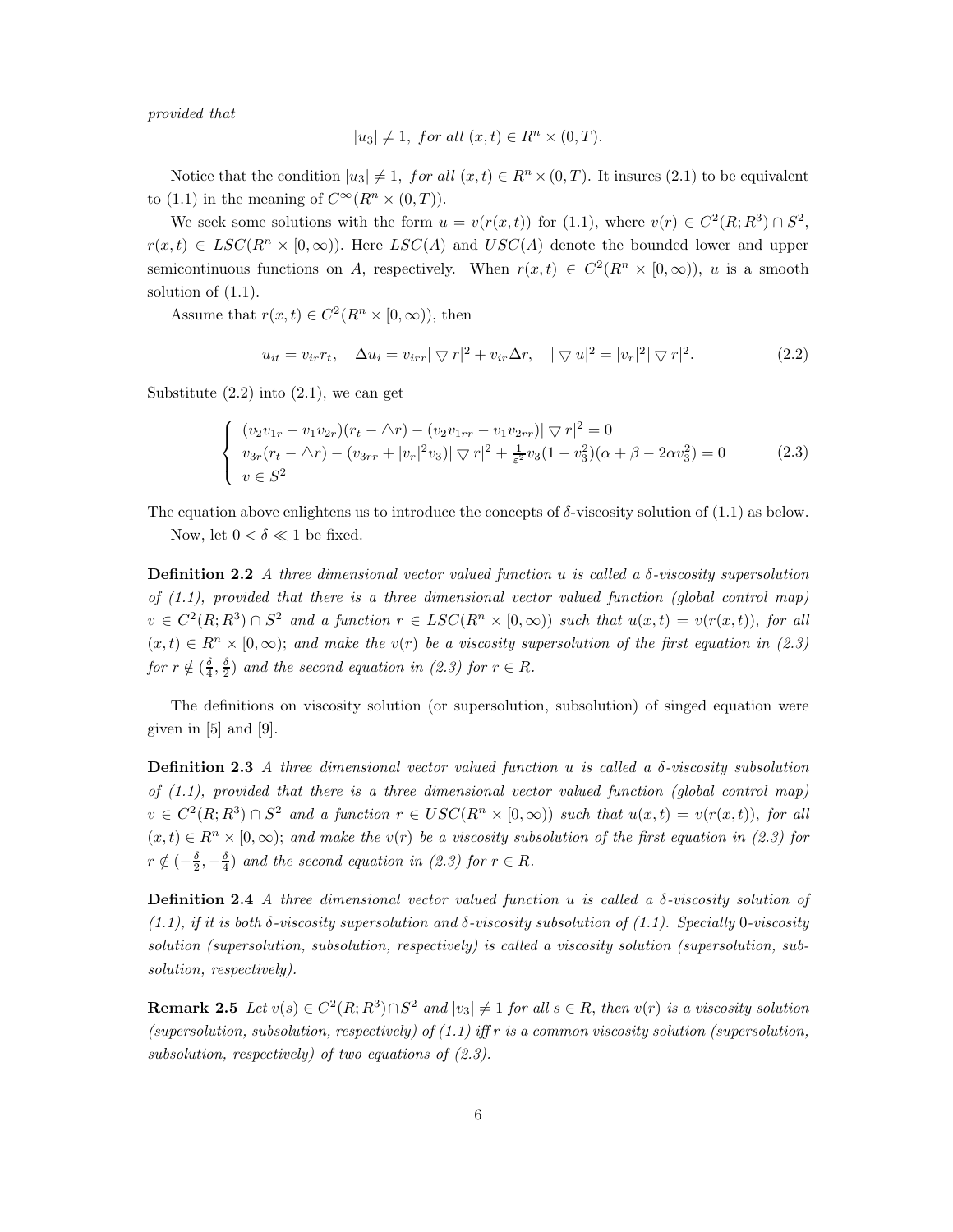**Remark 2.6** From Definition 2.2-2.4 if  $u = v(r(x,t))$  is a  $\delta$ -viscosity supersolution (or solution, subsolution, respectively) of (1.1), then  $v(r(x, t))$  is a  $\delta$ -viscosity supersolution (or solution, subsolution, respectively) of  $(2.3)$ . Roughly the  $\delta$ -viscosity supersolution (or solution, subsolution, respectively) of a system is the viscosity supersolution (or solution, subsolution, respectively) of an equation in this system and the approximate viscosity supersolution (or solution, subsolution, respectively) of the other equations in this system.

In fact, our  $\delta$ -viscosity supersolution implies the following:

**Remark 2.7** Let three dimensional vector valued function u is a  $\delta$ -viscosity supersolution of (1.1), then for each pair  $\phi \in C^2(R^n \times [0,\infty))$  and  $(x_0,t_0) \in R^n \times (0,\infty)$ , if  $r-\phi$  has a local minimum 0 at the point  $(x_0, t_0)$ , we have the following results at the point  $(x_0, t_0)$ :

(A)

$$
v_2(\phi)v_1''(\phi) - v_1(\phi)v_2''(\phi) = 0, \text{ when } v_2(\phi)v_1'(\phi) - v_1(\phi)v_2'(\phi) = 0;
$$
 (2.4)

$$
\phi_t - \Delta \phi \ge \frac{v_2(\phi)v_1''(\phi) - v_1(\phi)v_2''(\phi)}{v_2(\phi)v_1'(\phi) - v_1(\phi)v_2'(\phi)} \quad \nabla \phi \mid^2, \text{ if only } \phi \notin (\frac{\delta}{4}, \frac{\delta}{2}),
$$
\n
$$
\text{when } v_2(\phi)v_1'(\phi) - v_1(\phi)v_2'(\phi) \ne 0. \tag{2.5}
$$

 $(B)$ 

$$
(v_3''(\phi) + |v'(\phi)|^2 v_3(\phi))|\nabla \phi|^2 - \frac{1}{\varepsilon^2} v_3(\phi)(1 - v_3^2(\phi))(\alpha + \beta - 2\alpha v_3^2(\phi)) = 0, \text{ when } v_3'(\phi) = 0;
$$

$$
\phi_t - \Delta \phi \ge \frac{v_3''(\phi) + |v'(\phi)|^2 v_3(\phi)}{v_3'(\phi)} |\nabla \phi|^2 - \frac{\alpha + \beta - 2\alpha v_3^2(\phi)}{\varepsilon^2} \frac{v_3(\phi)(1 - v_3^2(\phi))}{v_3'(\phi)}, \text{ when } v_3'(\phi) \ne 0. \tag{2.6}
$$

From Remark 2.7, we see that if

$$
v'_3(\phi) \neq 0
$$
 and  $v_2(\phi)v'_1(\phi) - v_1(\phi)v'_2(\phi) \neq 0$ 

at the point  $(x_0, t_0)$ , we have the following results at the point  $(x_0, t_0)$ :

$$
\phi_t - \Delta \phi \ge \max \left\{ \frac{v_2(\phi)v_1''(\phi) - v_1(\phi)v_2'(\phi)}{v_2(\phi)v_1'(\phi) - v_1(\phi)v_2'(\phi)} \middle| \nabla \phi \right|^2, \n\frac{v_3''(\phi) + |v'(\phi)|^2 v_3(\phi)}{v_3'(\phi)} \middle| \nabla \phi \right|^2 - \frac{\alpha + \beta - 2\alpha v_3^2(\phi)}{\varepsilon^2} \frac{v_3(\phi)(1 - v_3^2(\phi))}{v_3'(\phi)} \right\},
$$

for  $\phi \notin (\frac{\delta}{4}, \frac{\delta}{2});$ 

$$
\phi_t - \triangle \phi \ge \frac{v_3''(\phi) + |v'(\phi)|^2 v_3(\phi)}{v_3'(\phi)} |\nabla \phi|^2 - \frac{\alpha + \beta - 2\alpha v_3^2(\phi)}{\varepsilon^2} \frac{v_3(\phi)(1 - v_3^2(\phi))}{v_3'(\phi)},
$$

for  $\phi \in (\frac{\delta}{4}, \frac{\delta}{2})$ .

 $\delta$ -viscosity subsolution implies the following:

Remark 2.8 Let three dimensional vector valued function u is a  $\delta$ -viscosity subsolution of (1.1), for each pair  $\phi \in C^2(R^n \times [0,\infty))$  and  $(x_0,t_0) \in R^n \times (0,\infty)$ , if  $r-\phi$  has a local maximum 0 at the point  $(x_0, t_0)$ , we have the following results at the point  $(x_0, t_0)$ :

$$
(A)
$$

$$
v_2(\phi)v_1''(\phi) - v_1(\phi)v_2''(\phi) = 0, when v_2(\phi)v_1'(\phi) - v_1(\phi)v_2'(\phi) = 0;
$$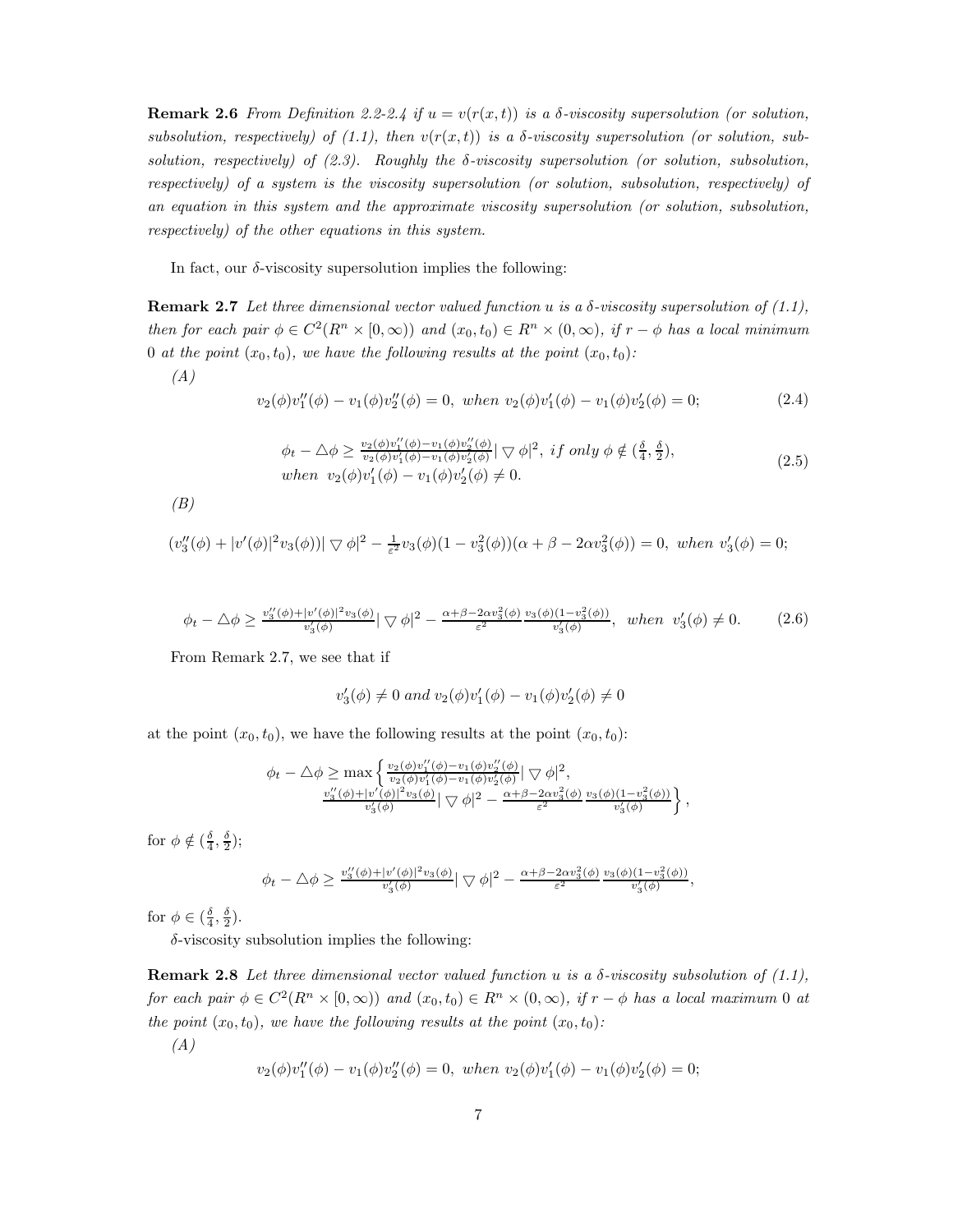$$
\phi_t - \Delta \phi \le \frac{v_2(\phi)v_1''(\phi) - v_1(\phi)v_2''(\phi)}{v_2(\phi)v_1'(\phi) - v_1(\phi)v_2'(\phi)} \quad |\nabla \phi|^2, \text{ if only } \phi \notin (-\frac{\delta}{2}, -\frac{\delta}{4}),
$$
\n
$$
\text{when } v_2(\phi)v_1'(\phi) - v_1(\phi)v_2'(\phi) \ne 0.
$$
\n
$$
(2.7)
$$

$$
(B)
$$

$$
(v_3''(\phi) + |v'(\phi)|^2 v_3(\phi))|\nabla \phi|^2 - \frac{1}{\varepsilon^2} v_3(\phi)(1 - v_3^2(\phi))(\alpha + \beta - 2\alpha v_3^2(\phi)) = 0, \text{ when } v_3'(\phi) = 0;
$$

$$
\phi_t - \triangle \phi \le \frac{v_3''(\phi) + |v'(\phi)|^2 v_3(\phi)}{v_3'(\phi)} |\nabla \phi|^2 - \frac{\alpha + \beta - 2\alpha v_3^2(\phi)}{\varepsilon^2} \frac{v_3(\phi)(1 - v_3^2(\phi))}{v_3'(\phi)}, \text{ when } v_3'(\phi) \ne 0.
$$

From Remark 2.8, we see that if

$$
v'_3(\phi) \neq 0
$$
 and  $v_2(\phi)v'_1(\phi) - v_1(\phi)v'_2(\phi) \neq 0$ 

at the point  $(x_0, t_0)$ , we have the following results at the point  $(x_0, t_0)$ :

$$
\phi_t - \triangle \phi \le \min \left\{ \frac{v_2(\phi)v_1''(\phi) - v_1(\phi)v_2''(\phi)}{v_2(\phi)v_1'(\phi) - v_1(\phi)v_2'(\phi)} \middle| \nabla \phi \right|^2, \n\frac{v_3''(\phi) + |v'(\phi)|^2 v_3(\phi)}{v_3'(\phi)} \middle| \nabla \phi \right\}^2 - \frac{\alpha + \beta - 2\alpha v_3^2(\phi)}{\varepsilon^2} \frac{v_3(\phi)(1 - v_3^2(\phi))}{v_3'(\phi)} \left\},
$$

for  $\phi \notin \left(-\frac{\delta}{2}, -\frac{\delta}{4}\right);$ 

$$
\phi_t - \triangle \phi \le \frac{v_3''(\phi) + |v'(\phi)|^2 v_3(\phi)}{v_3'(\phi)} |\nabla \phi|^2 - \frac{\alpha + \beta - 2\alpha v_3^2(\phi)}{\varepsilon^2} \frac{v_3(\phi)(1 - v_3^2(\phi))}{v_3'(\phi)},
$$

for  $\phi \in \left(-\frac{\delta}{2}, -\frac{\delta}{4}\right)$ .

Notice that (2.5) may not hold for  $\delta$ -viscosity supersolution when  $\phi \in (\frac{\delta}{4}, \frac{\delta}{2})$ . Similarly, (2.7) may not hold for  $\delta$ -viscosity subsolution when  $\phi \in (-\frac{\delta}{2}, -\frac{\delta}{4})$ . This is essential difference from viscosity supersolution. Its signification will be seen in the sections 4-8.

### 3 Auxiliary functions

For the sake of completeness, we also recall the definition and two lemmas concerning signed distance function, but the lemmas here are slightly different from original ones. As  $\partial\Omega$  is smooth, we may choose a continuous function h to be smooth with  $|\nabla h| = 1$  near  $\partial\Omega$ , and h is a constant outside some ball so that

$$
h(x) \begin{cases} > 0 & \text{if } x \in \Omega, \\ = 0 & \text{if } x \in \partial\Omega, \\ < 0 & \text{if } x \in R^n \setminus \overline{\Omega}. \end{cases} \tag{3.1}
$$

Assume that  $\partial\Omega$  is compact, then according to Theorem 3.2 and 4.2 in [9], we see that there is an unique weak solution  $w(x, t) \in C(R^n \times [0, \infty))$  of mean curvature partial differential equation (this is a function, not three dimensional vector) with initial value  $h$ 

$$
\begin{cases}\nw_t = (\delta_{ij} - \frac{w_{x_i}w_{x_j}}{|\nabla w|^2})w_{x_ix_j} & \text{in } R^n \times (0, \infty), \\
w = h & \text{in } R^n \times \{t = 0\}.\n\end{cases}
$$
\n(3.2)

Now define

$$
I_t \equiv \{ x \in R^n \mid w(x, t) > 0 \},\
$$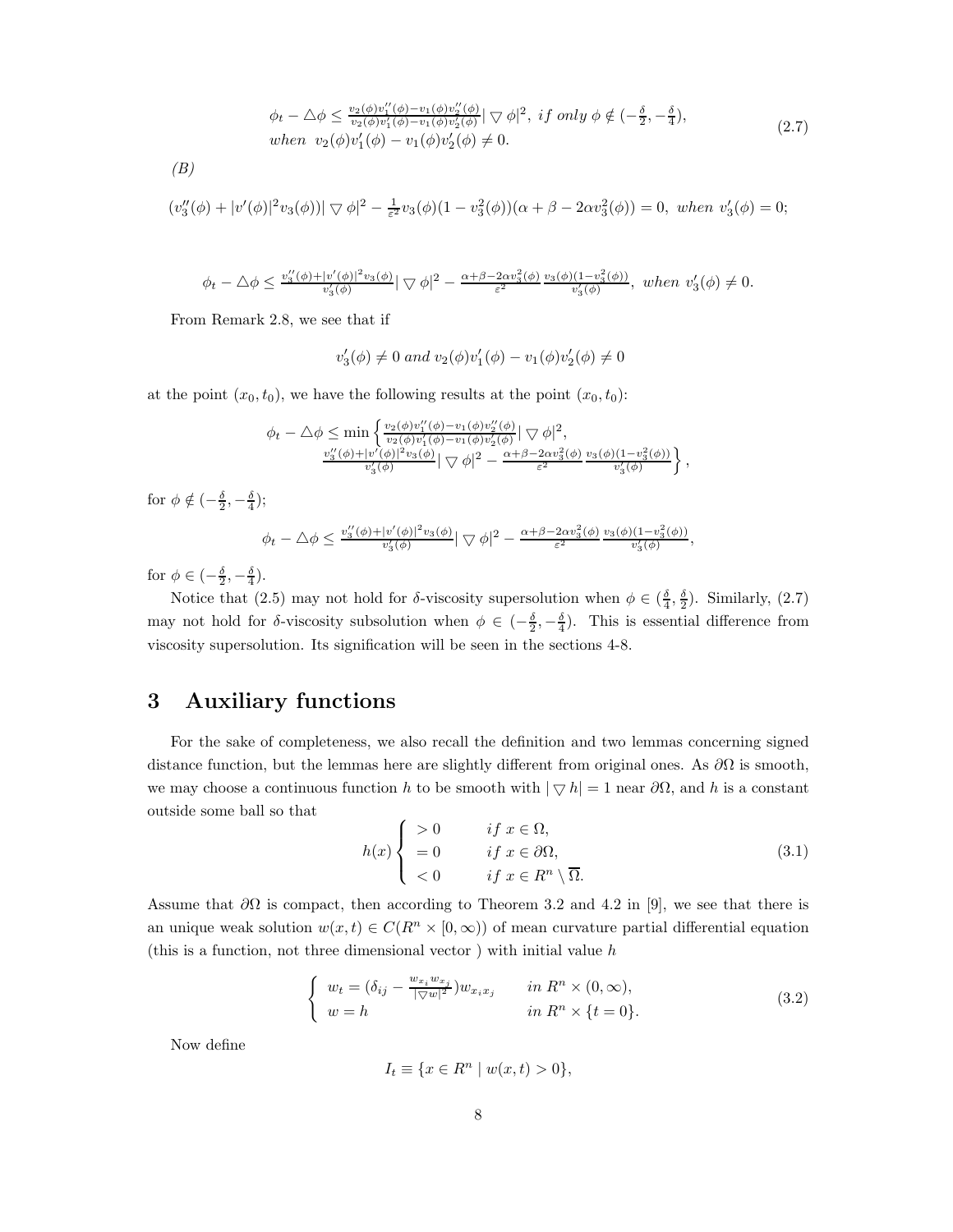$$
\Gamma_t \equiv \{ x \in R^n \mid w(x, t) = 0 \},
$$
  
\n
$$
O_t \equiv \{ x \in R^n \mid w(x, t) < 0 \},
$$
  
\n
$$
I \equiv \{ (x, t) \in R^n \times (0, \infty) \mid w(x, t) > 0 \},
$$
  
\n
$$
O \equiv \{ (x, t) \in R^n \times (0, \infty) \mid w(x, t) < 0 \}.
$$

According to Theorem 7.6 in [9], there exists a time  $t^* > 0$  such that  $\Gamma_t$  is the boundary of a nonempty open set for  $0 \le t \le t^*$ . Let us assume that  $t^* = \inf\{t > 0 \mid \Gamma_t = \emptyset\}$ ,

$$
d(x,t) = \begin{cases} dist(x,\Gamma_t) & \text{if } x \in I_t, \\ 0 & \text{if } x \in \Gamma_t, \\ -dist(x,\Gamma_t) & \text{if } x \in O_t, \end{cases}
$$
 (3.3)

for  $x \in R^n$ ,  $0 \le t \le t^*$ , where d is called a signed distance function (see [8]).

**Lemma 3.1** For every  $t \in [0, t^*), \Gamma_t$  is a nonempty compact set, d is Lipschitz continuous in x and  $|\nabla d| = 1$  for almost all  $x \in R^n$ .

**Lemma 3.2** Let  $\phi \in C^2(R^n \times [0,\infty))$  and  $(x_0,t_0) \in R^n \times (0,t^*)$  satisfy that

$$
d - \phi \text{ has a local minimum at the point } (x_0, t_0), \tag{3.4}
$$

then

$$
|\bigtriangledown \phi| = 1, \quad at the point \ (x_0, t_0).
$$

To guarantee that  $(2.3)$  has  $\delta$ -viscosity supersolution, we construct a smooth auxiliary function  $\eta: R \to R$  satisfying the following conditions (in fact, these conditions are necessary for the proof of Theorem 7.1):

(i)  $\eta \in C^2(R)$ ,  $0 \le \eta'(z) \le 1$  and  $0 \le \eta''(z) \le \frac{C}{\delta}$ .

(ii) There exist positive constants  $\tau_1$ ,  $\tau_2$  and a that depending only on  $\delta$  and  $t^*$  and satisfying  $\frac{\delta}{4} < \tau_1 < \tau_2 < \frac{\delta}{2}$  and  $0 < a < 1$  such that  $\eta \in C^3(\tau_1, \frac{\delta}{2}),$ 

$$
\eta'(z) = 0, \qquad \text{for} \qquad z \le \frac{\delta}{4};
$$
  
\n
$$
0 < \eta'(z) \le a < 1, \quad \text{for} \quad z \in \left(\frac{\delta}{4}, \tau_2\right);
$$
  
\n
$$
\eta'(z) = 1, \qquad \text{for} \qquad z \ge \frac{\delta}{2};
$$
  
\n
$$
\eta'''(z) < 0, \qquad \text{for} \quad z \in \left(\tau_1, \frac{\delta}{2}\right).
$$
\n(3.5)

For example, we assume that

$$
\eta(z) = \begin{cases}\nC_1(\delta), & z \leq \frac{\delta}{4}, \\
\text{ the polynomial with order four,} & \frac{\delta}{4} \leq z \leq \frac{\delta}{2}, \\
z + C_2(\delta), & z \geq \frac{\delta}{2}.\n\end{cases}
$$
\n(3.6)

Applying the method of undetermined coefficients, we can prove the existence of the  $\eta$  satisfying above conditions. For instance  $\eta$  may be taken the following

$$
\eta(z) = \begin{cases}\n-\frac{5}{8}\delta, & z \le \frac{\delta}{4}, \\
-\frac{32}{8}z^4 + \frac{48}{8}z^3 - \frac{24}{8}z^2 + 5z - \delta, & \frac{\delta}{4} \le z \le \frac{\delta}{2}, \\
z - \delta, & z \ge \frac{\delta}{2}.\n\end{cases}
$$
\n(3.7)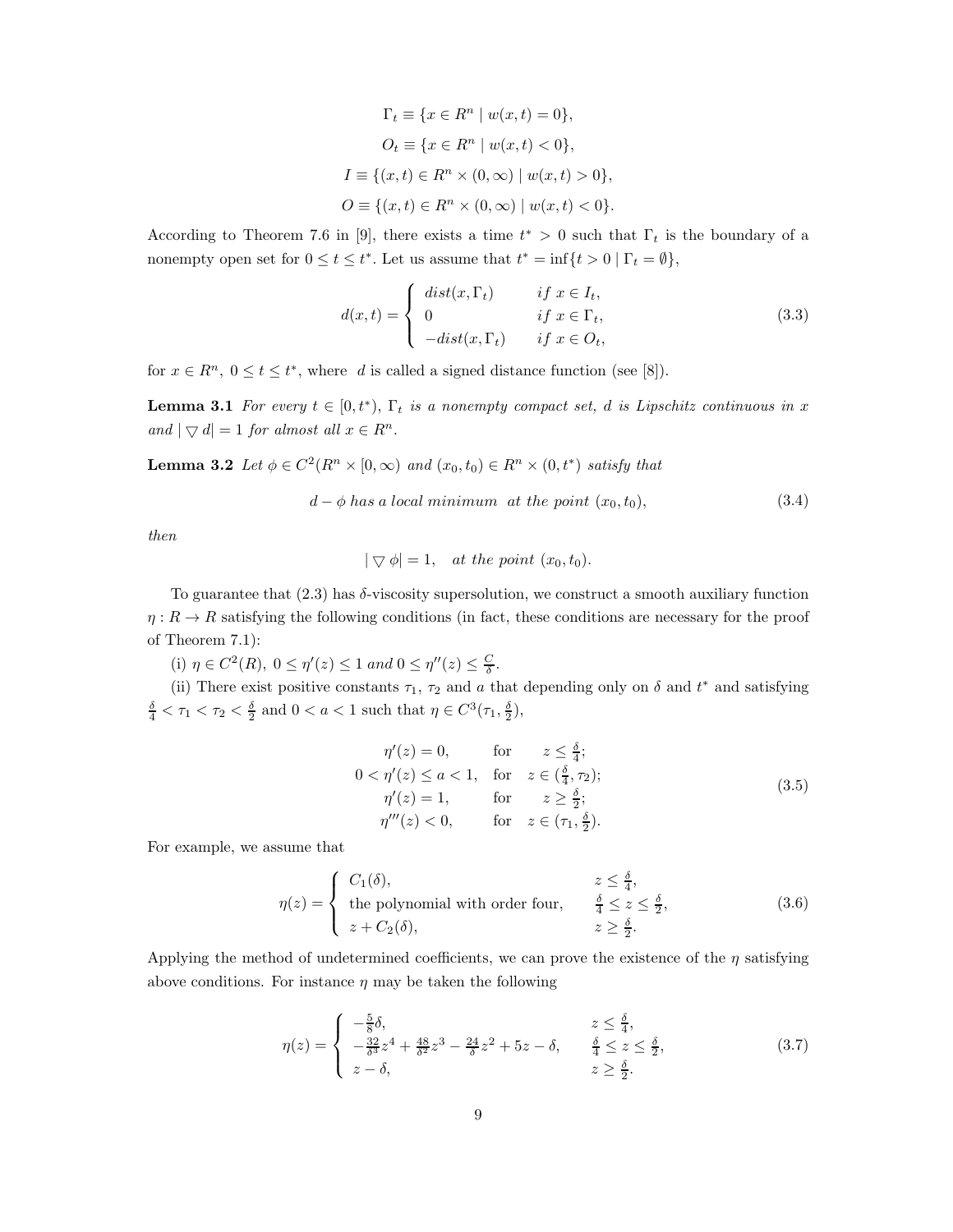Then we have

$$
\eta'(z) = \begin{cases}\n0, & z \le \frac{\delta}{4}, \\
\frac{16}{\delta^2}(z - \frac{\delta}{4})^2(5 - \frac{8}{\delta}z), & \frac{\delta}{4} \le z \le \frac{\delta}{2}, \\
1, & z \ge \frac{\delta}{2}.\n\end{cases}
$$
\n(3.8)

$$
\eta''(z) = \begin{cases} 0, & z \le \frac{\delta}{4}, \\ \frac{192}{\delta^2}(z - \frac{\delta}{4})(1 - \frac{2}{\delta}z), & \frac{\delta}{4} \le z \le \frac{\delta}{2}, \\ 0, & z \ge \frac{\delta}{2}. \end{cases}
$$
(3.9)

$$
\eta'''(z) = \begin{cases} 0, & z \le \frac{\delta}{4}, \\ \frac{96}{\delta^2}(3 - \frac{8}{\delta}z), & \frac{\delta}{4} \le z \le \frac{\delta}{2}, \\ 0, & z \ge \frac{\delta}{2}. \end{cases}
$$
(3.10)

So

$$
\eta \in C^2(R), 0 \le \eta'(z) \le 1 \text{ and } 0 \le \eta''(z) \le \frac{6}{\delta}.
$$
\n(3.11)

In this paper we only consider the  $\eta(z)$  in (3.7) without loss of generality.

**Lemma 3.3** Fix  $0 < \delta < 2\sqrt{6t^*}$  (t\* see (3.3)) then

$$
\eta^{'}(z) = 0, \quad for \ z \leq \frac{\delta}{4};
$$

$$
0 < \eta'(z) \le a_{\delta} < 1, \quad \text{for } z \in \left(\frac{\delta}{4}, \frac{3\delta}{8} + \frac{\delta}{8}\sqrt{1 - \frac{\delta^2}{24t^*}}\right];
$$
\n
$$
0 < \eta'(z) \le 1, \quad \text{for } z \in \left[\frac{3\delta}{8} + \frac{\delta}{8}\sqrt{1 - \frac{\delta^2}{24t^*}}, \frac{\delta}{2}\right];
$$
\n
$$
\eta'(z) = 1, \quad \text{for } z \ge \frac{\delta}{2}.
$$
\n
$$
(3.12)
$$

**Lemma 3.4** Let  $0 < \delta < 2\sqrt{6t^*}$ , assume that  $\phi \in C^2(R^n \times [0,\infty))$  and  $(x_0,t_0) \in (R^n \times (0,t^*))$ satisfy the following condition

$$
\eta(d) - \phi \tag{3.13}
$$

has a local minimum at the point  $(x_0, t_0)$ , then

$$
|\bigtriangledown \phi| = |\eta'(d)|, \quad at the point \ (x_0, t_0).
$$

**Lemma 3.5** Let  $0 < \delta < 2\sqrt{6t^*}$  be fixed, and assume that  $\phi \in C^2(R^n \times [0,\infty))$  and  $(x_0,t_0) \in$  $R^n \times (0,t^*)$  satisfy the following condition

$$
\eta(d) - \phi \text{ has a local minimum at the point } (x_0, t_0), \tag{3.14}
$$

then

$$
\phi_t - \Delta \phi \ge 0, \qquad for \quad d(x_0, t_0) < \frac{\delta}{4};\tag{3.15}
$$

$$
\phi_t - \Delta \phi \ge -\frac{6}{\delta}, \qquad \text{for} \quad d(x_0, t_0) \in \left[\frac{\delta}{4}, \frac{3\delta}{8} + \frac{\delta}{8}\sqrt{1 - \frac{\delta^2}{24t^*}}\right];\tag{3.16}
$$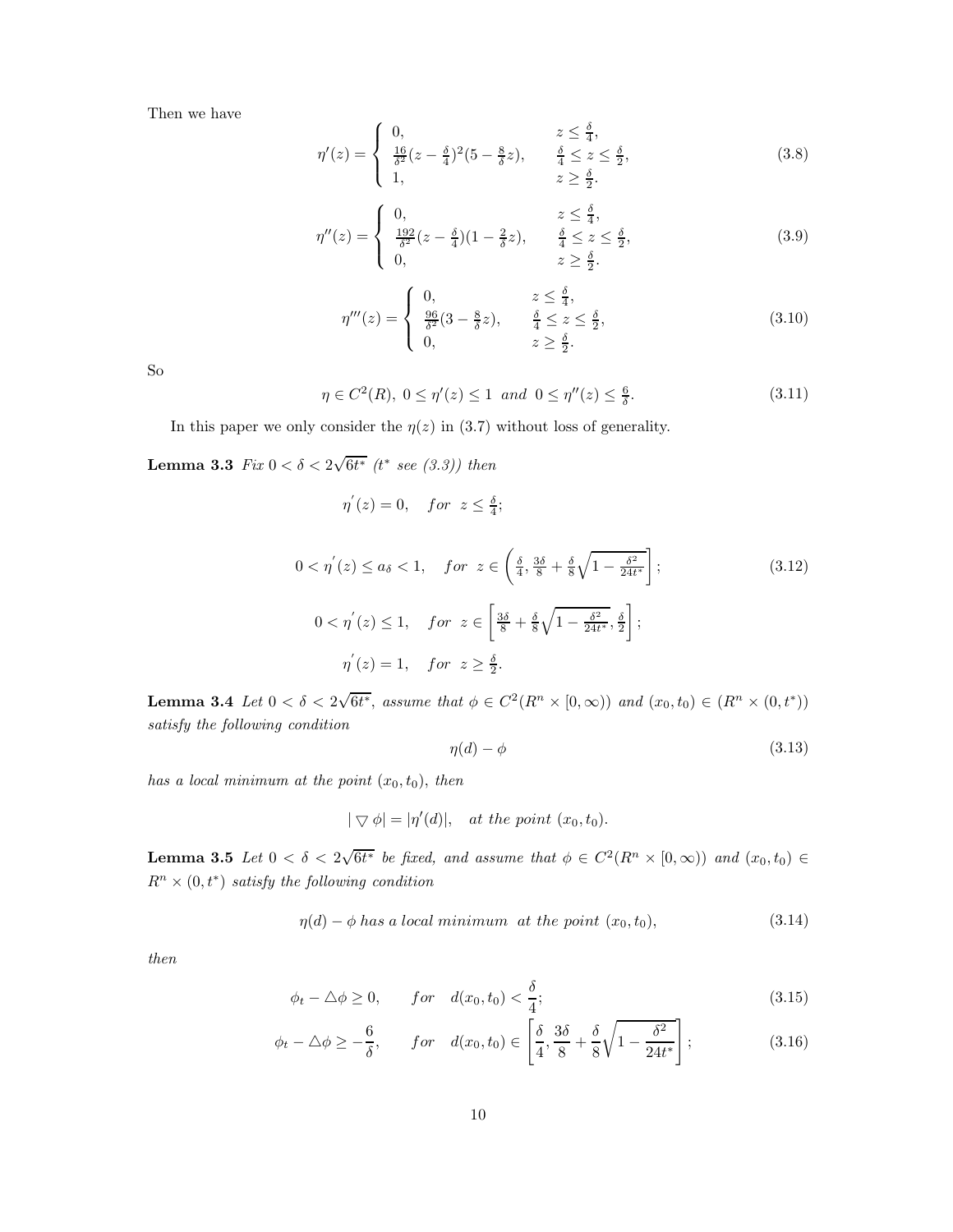$$
\phi_t - \triangle \phi \ge -\frac{\delta}{4t^*}, \qquad \text{for} \quad d(x_0, t_0) \in \left[\frac{3\delta}{8} + \frac{\delta}{8}\sqrt{1 - \frac{\delta^2}{24t^*}}, \frac{\delta}{2}\right];\tag{3.17}
$$

$$
\phi_t - \Delta \phi \ge 0, \qquad for \quad d(x_0, t_0) > \frac{\delta}{2}.
$$
\n(3.18)

Remark 3.6 From Lemma 3.5, we have proved the result below in the sense of viscosity solution in  $\left[8\right]$ 

$$
\eta(d)_t - \triangle \eta(d) \ge -\frac{C}{\delta}.
$$

where  $C = 6$ . Notice that the constructing of  $\eta$  is more and more difficult along with the C diminishing. We have to consider the very finer construction of  $\eta$ . This is the quite key for compatibility among those inequalities in our definitions.

To find the solution of  $(1.1)$ , it is sufficient to solve the following equations

$$
\begin{cases}\nv_2v_{1r} - v_1v_{2r} = 0 \\
v_{3r}(r_t - \Delta r) - (v_{3rr} + |v_r|^2v_3)| \nabla r|^2 + \frac{1}{\varepsilon^2}v_3(1 - v_3^2)(\alpha + \beta - 2\alpha v_3^2) = 0.\n\end{cases}
$$

But in order to find out a  $\delta$ -viscosity supersolution of  $(1.1)$ , which are neither viscosity supersolution nor subsolution of  $(1.1)$ , we need some lemmas globally control to v.

#### 4 Global control maps

In order to control all solutions of (1.1) globally into the unit sphere, we first study the following ordinary differential equations:

$$
\begin{cases}\nv_2(r)v_1''(r) - v_1(r)v_2''(r) = 0, \\
v_3''(r) + |v'(r)|^2 v_3(r) - \frac{\alpha + \beta - 2\alpha v_3^2(r)}{\varepsilon^2} v_3(r)(1 - v_3^2(r)) = 0, \quad on \ R \\
v \in S^2,\n\end{cases} \tag{4.1}
$$

**Lemma 4.1 (Global control map I)** (1.1) possesses an explicit global control map from  $R^{n+1}$ to  $S^2$ :  $v = v^{\epsilon}(r) \in C^2(R; R^3) \cap S^2$  satisfying the ordinary differential equations (4.1)

$$
\begin{cases}\nv_1^{\varepsilon}(r) = \frac{(\alpha+\beta)\sin\varepsilon^2\cos(\varepsilon^2+\mu r\sin\varepsilon^2)-\sin(\mu r\sin\varepsilon^2)(\exp(2\mu r\cos\varepsilon^2)-0.5\beta)}{\sqrt{(\exp(2\mu r\cos\varepsilon^2)+\alpha+0.5\beta)^2-\alpha(\alpha+\beta)\cos\varepsilon^2}},\\v_2^{\varepsilon}(r) = \frac{(\alpha+\beta)\sin\varepsilon^2\sin(\varepsilon^2+\mu r\sin\varepsilon^2)+\cos(\mu r\sin\varepsilon^2)(\exp(2\mu r\cos\varepsilon^2)-0.5\beta)}{\sqrt{(\exp(2\mu r\cos\varepsilon^2)+\alpha+0.5\beta)^2-\alpha(\alpha+\beta)\cos\varepsilon^2}},\\v_3^{\varepsilon}(r) = \frac{\sqrt{2(\alpha+\beta)}\cos\varepsilon^2\exp(\mu r\cos\varepsilon^2)}{\sqrt{(\exp(2\mu r\cos\varepsilon^2)+\alpha+0.5\beta)^2-\alpha(\alpha+\beta)\cos\varepsilon^2}},\n\end{cases} (4.2)
$$

where  $\mu = \frac{\sqrt{\alpha + \beta}}{\varepsilon}$ . Further  $v^{\varepsilon}$  satisfies

$$
\begin{cases}\n\lim_{\varepsilon \to 0} \{r \in R \mid v_{3r}^{\varepsilon}(r) = 0\} = \{0\}, \\
|v_{3}^{\varepsilon}(r)| \neq 1 \text{ for } r \in R, \\
v_{2}^{\varepsilon}(r)(v_{1}^{\varepsilon}(r))' - v_{1}^{\varepsilon}(r)(v_{2}^{\varepsilon}(r))' = -\mu \sin \varepsilon^{2} \neq 0 \text{ for } r \in R, \\
v_{2}^{\varepsilon}(r)(v_{1}^{\varepsilon}(r))'' - v_{1}^{\varepsilon}(r)(v_{2}^{\varepsilon}(r))'' = 0 \text{ for } r \in R,\n\end{cases}
$$
\n(4.3)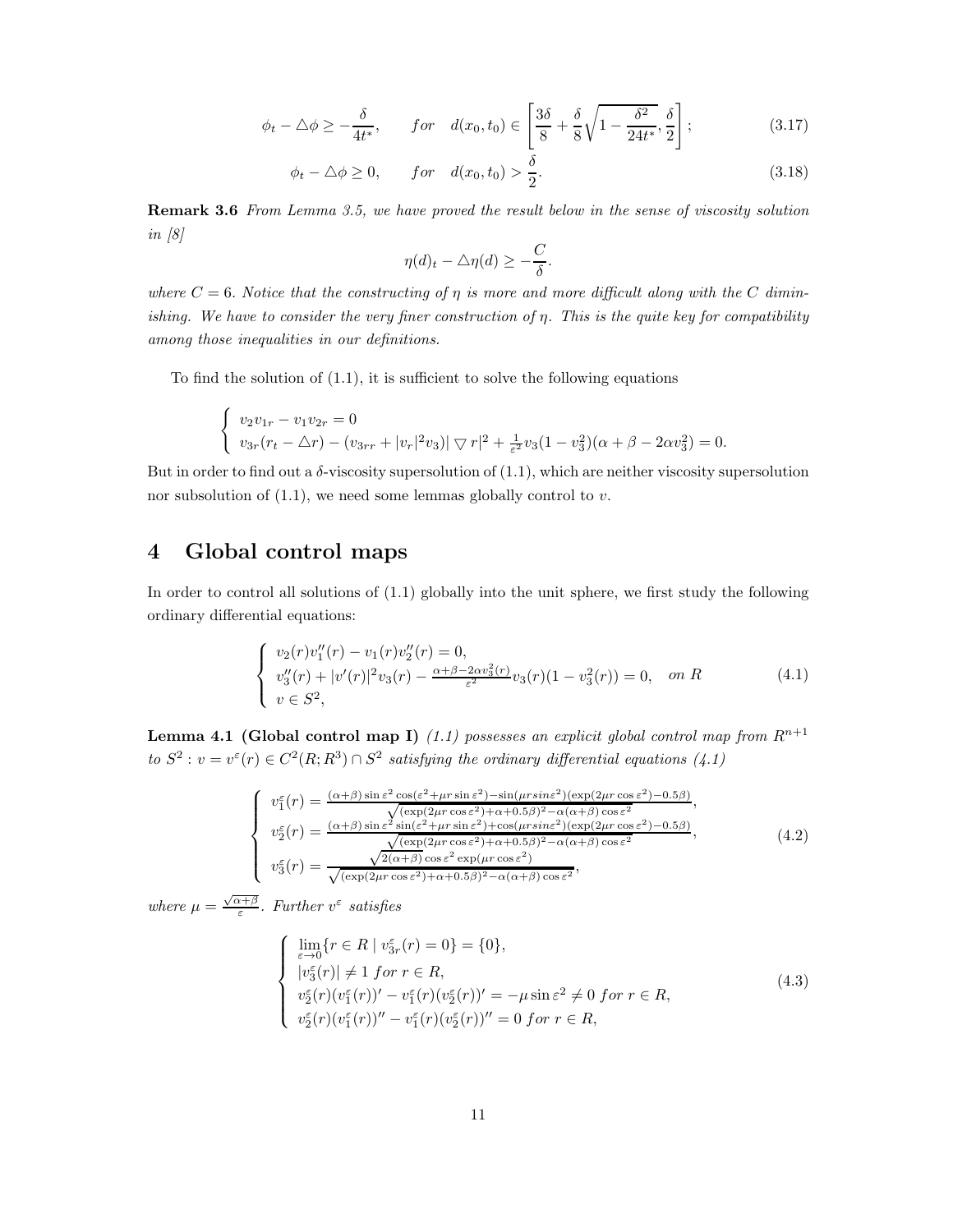as well as

$$
\lim_{\varepsilon \to 0^+} v^{\varepsilon}(r) = \begin{cases} (0, -1, 0), & r > 0, \\ (0, \frac{2-\beta}{\sqrt{8\alpha + (2+\beta)^2}}, \frac{2\sqrt{2}\sqrt{\alpha+\beta}}{\sqrt{8\alpha + (2+\beta)^2}}), & r = 0, \\ (0, 1, 0), & r < 0. \end{cases}
$$
(4.4)

Notice that we require  $v^{\epsilon}$  satisfying (4.3) and (4.4) for getting the existence and limiting behavior of  $\delta$ -viscosity supersolution of  $(1.1)$ , respectively. Such requirements are most technical (see the proof of Theorem 4.1 in the next section).

Under the control map I  $(4.2)$ , the equations  $(1.1)$  or  $(2.3)$  becomes

$$
\begin{cases}\n-\frac{\sqrt{\alpha+\beta}}{\varepsilon}\sin\varepsilon^2\ (r_t - \Delta r) = 0, \\
(v_3^{\varepsilon}(r))'(r_t - \Delta r) + \frac{1}{\varepsilon^2}(1 - |\nabla r|^2)v_3^{\varepsilon}(r)(1 - (v_3^{\varepsilon}(r))^2)(\alpha + \beta - 2\alpha v_3^2(r)) = 0, \text{ in } \Omega \times (0, \infty). \n\end{cases} (4.5)
$$

This equation has only static solutions  $r = c_0 + c_1x_1 + c_2x_2 + \cdots + c_nx_n$ , where  $c_1^2 + c_2^2 + \cdots$  $c_n^2 = 1$ . This seems to show that the global control map I (4.2) is useless, but later we will see some global control maps, δ-viscosity supersolutions (subsolutions), viscosity solutions and exact solutions constrained by an appropriate  $\delta$ -viscosity supersolution (subsolution) produced from the global control map I (4.2).

Lemma 4.2 (Global control map II) Let  $\beta > 0$ , then (1.1) possesses an explicit global control map from  $R^{n+1}$  to  $S^2$ :  $v = v^{\varepsilon}(r) \in C^2(R; R^3) \cap S^2$ 

$$
\begin{cases}\nv_1^{\varepsilon}(r) = \frac{\exp(2\mu r) - 0.5\beta}{\sqrt{(\exp(2\mu r) + 0.5\beta)^2 + 2\alpha \exp(2\mu r)}} \cos k, \\
v_2^{\varepsilon}(r) = \frac{\exp(2\mu r) - 0.5\beta}{\sqrt{(\exp(2\mu r) + 0.5\beta)^2 + 2\alpha \exp(2\mu r)}} \sin k, \\
v_3^{\varepsilon}(r) = \frac{\sqrt{2(\alpha + \beta)} \exp(\mu r)}{\sqrt{(\exp(2\mu r) + 0.5\beta)^2 + 2\alpha \exp(2\mu r)}},\n\end{cases} \tag{4.6}
$$

where  $\mu = \frac{\sqrt{\alpha+\beta}}{\varepsilon}$ , k is any given constant. Further  $v^{\varepsilon}$  satisfies

$$
\begin{cases}\n\lim_{\varepsilon \to 0} \{r \in R \mid v_{3r}^{\varepsilon}(r) = 0\} = \{0\}, \\
|v_{3}^{\varepsilon}(r)| \neq 1, & \text{for } r \in R, \\
v_{2}^{\varepsilon}(r)(v_{1}^{\varepsilon}(r))' - v_{1}^{\varepsilon}(r)(v_{2}^{\varepsilon}(r))' = 0, & \text{for } r \in R,\n\end{cases}
$$
\n(4.7)

as well as

$$
\lim_{\varepsilon \to 0^+} v^{\varepsilon}(r) = \begin{cases}\n(\cos k, \sin k, 0), & r > 0, \\
(\frac{1 - 0.5\beta}{\sqrt{(1 + 0.5\beta)^2 + 2\alpha}} \cos k, \frac{1 - 0.5\beta}{\sqrt{(1 + 0.5\beta)^2 + 2\alpha}} \sin k, \frac{\sqrt{2(\alpha + \beta)}}{\sqrt{(1 + 0.5\beta)^2 + 2\alpha}}), & r = 0, \\
(-\cos k, -\sin k, 0), & r < 0.\n\end{cases}
$$
\n(4.8)

Under the global control map II (4.6)  $u = v^{\epsilon}(r)$ ,  $r = r(x, t)$ , the first equation of (2.3) becomes an identical relation, and (2.3) becomes just the second equation of the equation (4.5). Thus (1.1) becomes

$$
(v_3^{\varepsilon}(r))'(r_t - \Delta r) + \frac{1}{\varepsilon^2} (1 - |\nabla r|^2) v_3^{\varepsilon}(r) (1 - (v_3^{\varepsilon}(r))^2) (\alpha + \beta - 2\alpha v_3^2(r)) = 0, \quad \text{in} \quad \Omega \times (0, \infty).
$$
\n(4.9)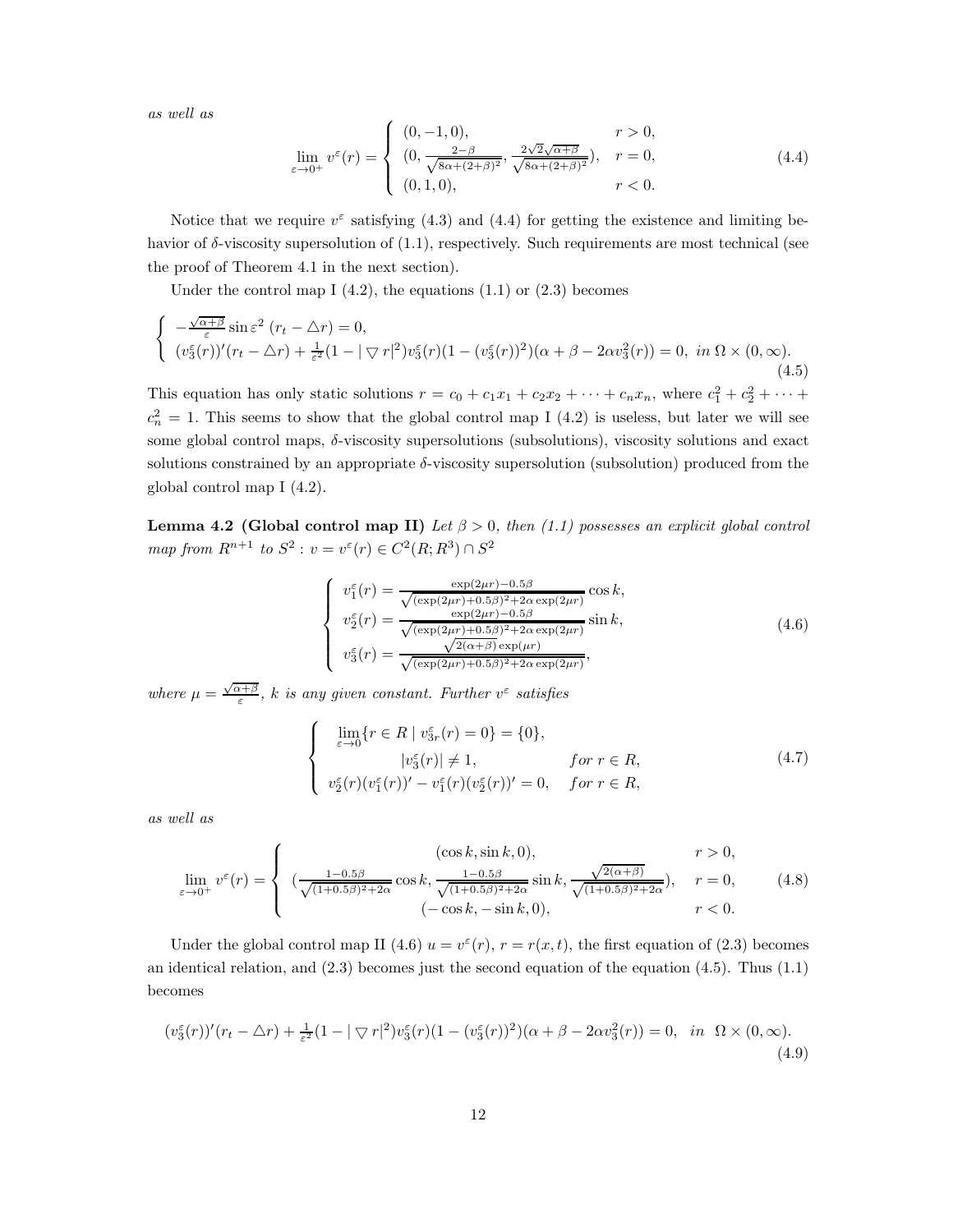We find that the asymptotic behavior of the solution under global control map II is very similar to the one under global control map I. These solutions are constrained by a δ-viscosity supersolution and subsolution. As δ-viscosity supersolution and subsolution are approximate solution, them can often be explicitly given so that our study feasible. When we consider the approximate solution of (1.1) in  $C^{2+1}(\bar{\Omega} \times [0,T])$  under global control map I, we only need to solve the equation (4.9) as  $\varepsilon$ small enough.

#### 5 Construction of  $\delta$ -viscosity supersolution and subsolution

In this section we apply the signed distance function d to build  $\delta$ -viscosity solution of (1.1), they are neither viscosity supersolution nor viscosity subsolution of (1.1). Now and afterwards we merely discuss  $\delta$ -viscosity supersolution, and the argument is similar for  $\delta$ -viscosity subsolution. Now we state and prove one of our prime results, theorem on  $\delta$ -viscosity supersolution of (1.1).

**Theorem 5.1** For every fixed  $0 < \delta < 2\sqrt{6t^*}$ , there exists  $\varepsilon_0 = \varepsilon_0(\delta) > 0$  such that  $u =$  $v^{\varepsilon}(r)$  is a  $\delta$ -viscosity supersolution (respectively, subsolution) of  $(1.1)$  on  $R^{n} \times (0,t^{*})$  with initial value  $r(x, 0) = \eta(d(x, 0))$  (respectively,  $-\eta(-d(x, 0))$ ), where  $r = \eta(d(x, t)) + \frac{\delta}{4t^*}t$  (respectively,  $-\eta(-d(x,t)) - \frac{\delta}{4t^*}t\hat{t}$  and  $0 < \varepsilon \leq \varepsilon_0$ .

**Remark 5.2**  $\phi_t - \Delta \phi < 0$ , when  $d(x_0, t_0) \in$  $\left[\frac{\delta}{4},\frac{3\delta}{8}+\frac{\delta}{8}\right]$  $\sqrt{1-\frac{\delta^2}{24t^*}}$ ׀ .  $u = v^{\varepsilon}(\eta(d(x,t)) + \frac{\delta}{4t^*}t)$  is not a supersolution

**Remark 5.3** The inequalities  $(3.16)$  and  $(3.17)$  in the proof of Lemma 3.5 cannot be improved to the following inequality:

$$
\phi_t - \triangle \phi \ge 0, \qquad d(x_0, t_0) \in (\frac{\delta}{4}, \frac{\delta}{2}).
$$

In fact the  $v^{\epsilon}(r)$  in Theorem 5.1 is not viscosity supersolution of the first equation of (2.3). Hence the  $v^{\varepsilon}(r)$  is not viscosity supersolution of (1.1). Clearly  $v^{\varepsilon}(r)$  is not also viscosity subsolution of  $(1.1).$ 

### 6 Maximum and comparison principle under the global control map, existence and uniqueness of  $\delta$ -viscosity solution

Theorem 6.1 (Maximum principle under the global control map I, II from  $R^{n+1}$  to  $S^2$ ) Let  $0 < \delta < 2\sqrt{6t^*}$  be fixed,  $U_M = \{x \in R^n | |x| < M\}.$ 

(i) If three dimensional vector valued function  $u = v^{\varepsilon}(r) \in C^2(R; R^3) \cap S^2$  is a  $\delta$ -viscosity supersolution of (1.1). Assume that there is a constant M and a point  $(\tilde{x}, t) \in U_M \times [0, t^*]$  such that  $r(\tilde{x}, t) \leq r(x, t)$  for every pair  $x \notin U_M$  and  $t \in [0, t^*]$ . Then

$$
\min_{(x,t)\in R^n\times[0,t^*]} r(x,t) = \min_{x\in \overline{U}_M} r(x,0), \quad \text{or} \quad \frac{\delta}{4} \le r(x,t) \le \frac{\delta}{2}.
$$

(ii) If three dimensional vector valued function  $u = v^{\epsilon}(r) \in C^2(R; R^3) \cap S^2$  is a  $\delta$ -viscosity subsolution of (1.1). Assume that there is a constant M and a point  $(\tilde{x}, t) \in U_M \times [0, t^*]$  such that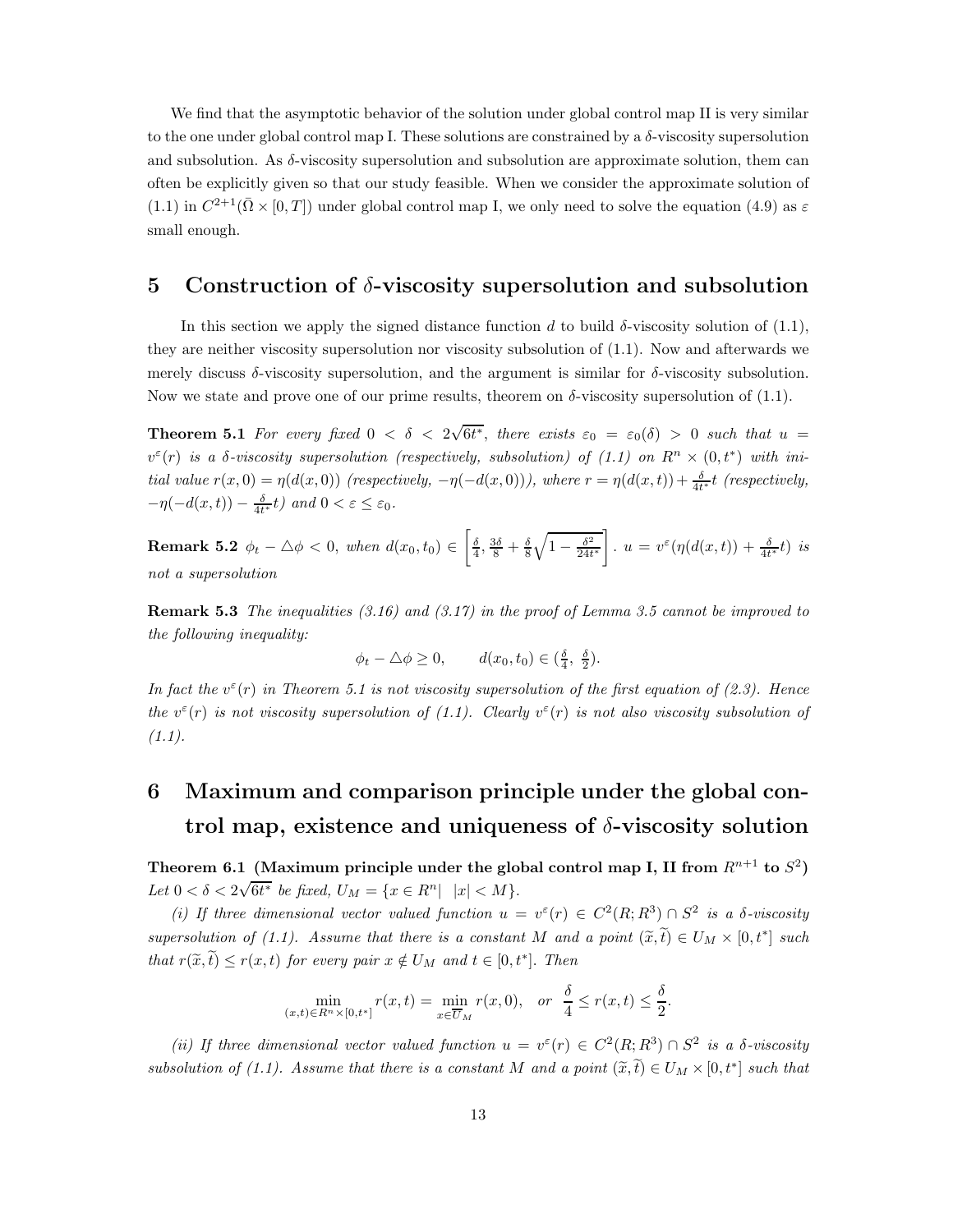$r(\widetilde{x}, t) \ge r(x, t)$  for every pair  $x \notin U_M$  and  $t \in [0, t^*]$ . Then

$$
\max_{(x,t)\in R^n\times[0,t^*]} r(x,t) = \max_{x\in \overline{U}_M} r(x,0), \quad or \quad -\frac{\delta}{2} \le r(x,t) \le -\frac{\delta}{4}.
$$

Applying the above maximum principle we obtain the following comparison principle.

Theorem 6.2 (Comparison principle) Let  $0 < \delta < 2\sqrt{6t^*}$  be fixed,  $U_M = \{x \in R^n | |x| < M\}$ . If three dimensional vector valued function  $v^{\epsilon}(r) \in C^2(R; R^3) \cap S^2$  is a  $\delta$ -viscosity supersolution and  $v^{\epsilon}(s) \in C^2(R; R^3) \cap S^2$  is a  $\delta$ -viscosity subsolution of (1.1). Assume that there is a constant  $M > 0$  and  $(\widetilde{x}, t) \in U_M \times [0, t^*]$  such that  $s(x, t) \leq r(\widetilde{x}, t) \leq r(x, t)$  for every pair  $x \notin U_M$  and  $t \in \times [0, t^*]$ . Suppose further

$$
s \le r \text{ on } R^n \times \{t = 0\}.
$$

If r and s continue, then

$$
s \leq r \quad on \ R^n \times [0,t^*] \quad when \ r \notin [\frac{\delta}{4},\frac{\delta}{2}] \ and \ s \notin [-\frac{\delta}{2},-\frac{\delta}{4}].
$$

Since δ-viscosity solution is a viscosity of one equation of being considered system, similar to the argument of [9] to the existence and uniqueness of the viscosity solution, we draw the following existence and uniqueness theorem.

**Theorem 6.3** Let  $0 < \delta < 2\sqrt{6t^*}$  be fixed. Assume that there exist some  $M > 0$  such that

$$
r_0(x) = |x| \quad \text{for every} \quad |x| \ge M.
$$

If  $r_0(x) \in C(R^n)$ , then under the global control map I or II there is a unique  $r(x,t) \in C(R^n \times [0,t^*])$ such that three dimensional vector valued function  $v^{\varepsilon}(r) \in C^2(R; R^3) \cap S^2$  is a  $\delta$ -viscosity solution of the equations (1.1) with initial value  $r(x, 0) = r_0(x)$ .

On the one hand the proof on this theorem is similar to the proof on the viscosity solution in [9], on the other hand the asymptotic behavior considered by us can be controlled only by a pair  $\delta$ -viscosity supersolution and  $\delta$ -viscosity subsolution, so we omit the proof.

Let us consider the following initial problem from (4.9).

$$
\begin{cases}\n(v_3^{\varepsilon}(r))'(r_t - \Delta r) + \frac{1}{\varepsilon^2} (1 - |\nabla r|^2) v_3^{\varepsilon}(r) (1 - (v_3^{\varepsilon}(r))^2)(\alpha + \beta - 2\alpha v_3^2(r)) = 0, & \text{in } R^n \times (0, \infty), \\
r(x, 0) = r_0 \in C(R^n).\n\end{cases}
$$
\n(6.1)

(6.1) farther becomes

$$
\begin{cases}\n r_t - \Delta r = 2\mu(\alpha + \beta)(1 - |\nabla r|^2) \frac{e^{\mu r} - 0.5\beta e^{-\mu r}}{e^{\mu r} + 0.5\beta e^{-\mu r}} \frac{(e^{\mu r} + 0.5\beta e^{-\mu r})^2 - 2\alpha}{(e^{\mu r} + 0.5\beta e^{-\mu r})^2 + 2\alpha}, \\
 r(x, 0) = r_0.\n\end{cases} \tag{6.2}
$$

Combining Theorem 6.1, Theorem 6.2 and Theorem 6.3 we have the comparison principle.

**Theorem 6.4** Let  $0 < \delta < 2\sqrt{6t^*}$  be fixed. Assume  $r_0 \in C^{2,\alpha}(R^n)$  and that there exist some  $M > 0$  such that

$$
r_0(x) = |x| \quad \text{for every} \quad |x| \ge M.
$$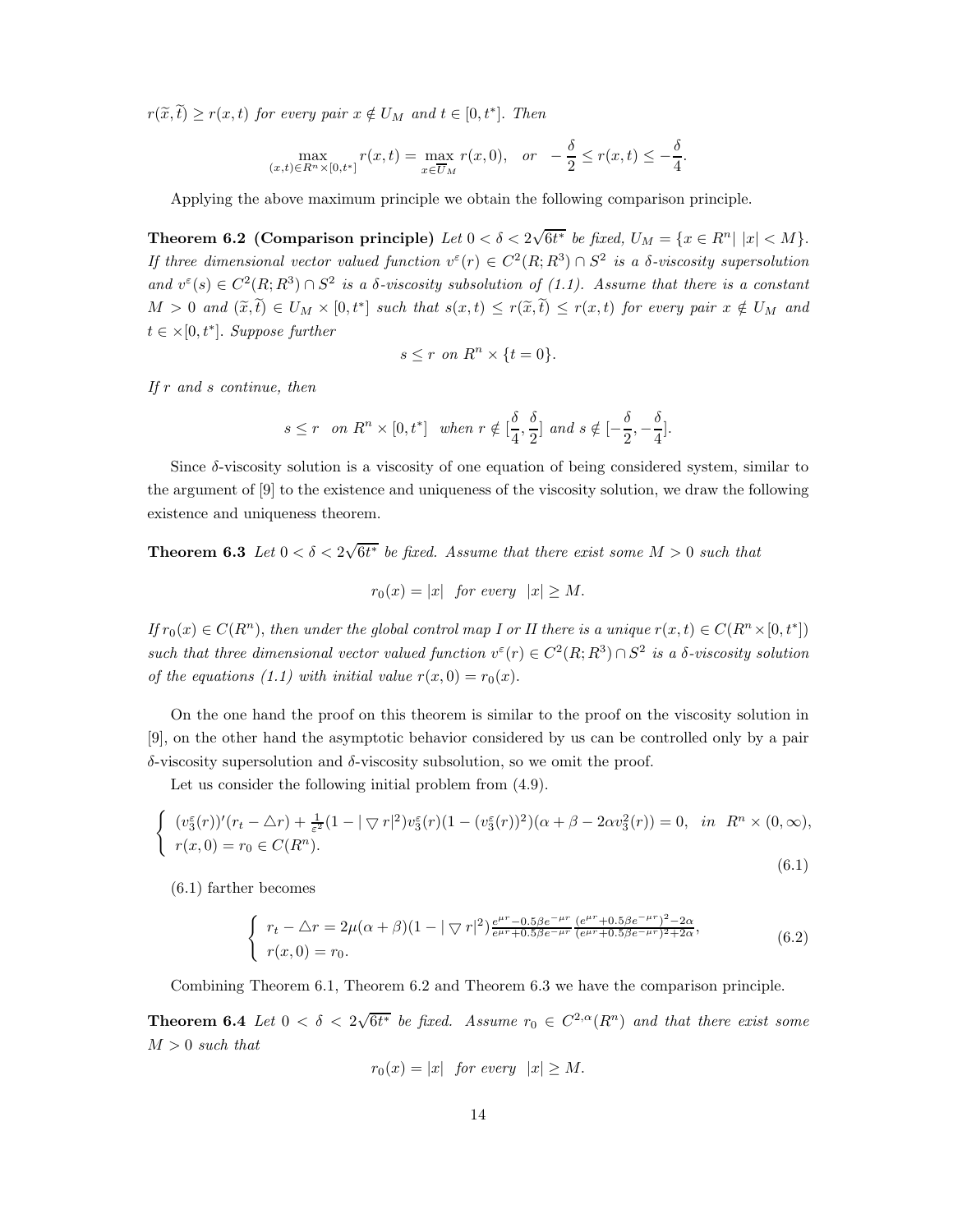Then the solution of (6.2)

$$
r\in C^{2,\alpha; \,1,\frac{\alpha}{2}}(R^n\times [0,t^*])\cap C^\infty(R^n\times (0,t_0))
$$

can be controlled a pair of  $\delta$ -viscosity supersolution  $r^+$  and  $\delta$ -viscosity subsolution  $r^-$ :

$$
r^- \le r \le r^+
$$
, for  $(x, t) \in R^n \times [0, t_*]$ ,  $t_* = \min\{t^*, t_0\}$ .

#### 7 Asymptotic analysis

Let  $d_0$  be the signed distance function to  $\Gamma_0$ , and set

$$
g(x) = d_0(x), \ x \in R^n. \tag{7.1}
$$

In this section we consider the asymptotic behavior of the  $\delta$ -viscosity supersolution and subsolution of (1.1) with initial value

$$
u(x,0) = v^{\varepsilon}(\eta(g)).
$$

We however always reset  $t_* = \min\{t^*, t_0\}, r_+ = \eta(d(x,t)) + \frac{\delta}{4t^*}t, r_- = -\eta(-d(x,t)) - \frac{\delta}{4t^*}t,$  $I_* \equiv \{(x, t) \in R^n \times (0, t_*) \mid w(x, t) > 0\}, O_* \equiv \{(x, t) \in R^n \times (0, t_*) \mid w(x, t) < 0\},\$ the interface between  $I_*$  and  $O_*: \Gamma_* \equiv \{(x, t) \in R^n \times (0, t_*) \mid w(x, t) = 0\}.$  The interface is a generalized motion governed by mean curvature. Here,  $w$  is given in  $(3.2)$ .

**Theorem 7.1** Let  $\delta > 0$  is small enough, then

$$
u = v^{\varepsilon}(r_{\pm}) \to (0, 1, 0) \; uniformly \; on \; every \; compact \; subset \; of \; I_*, \tag{7.2}
$$

$$
u = v^{\varepsilon}(r_{\pm}) \to (0, -1, 0) \; uniformly \; on \; every \; compact \; subset \; of \; O_*, \tag{7.3}
$$

and

$$
u = v^{\varepsilon}(r_{\pm}) \to \vec{a} \quad somewhere \quad near \; \Gamma_*, \tag{7.4}
$$

where  $\vec{a} = (0, \frac{2-\beta}{\sqrt{8\alpha+(2+\beta)^2}}, \frac{2\sqrt{2}\sqrt{\alpha+\beta}}{\sqrt{8\alpha+(2+\beta)^2}}).$ 

We have the following results:

**Theorem 7.2** Let  $0 < \delta < 2\sqrt{6t^*}$  be fixed. Assume that  $r_0 \in C^{2,\alpha}(R^n)$  and there exist some  $M > 0$  such that

 $r_0(x) = |x|$  for every  $|x| \geq M$ .

Then for every fixed  $\varepsilon > 0$ ,  $\exists t_0 > 0$  such that (6.2) has a classical solution

 $r = \omega \in C^{2,\alpha;1,\frac{\alpha}{2}}(R^n \times [0,t^*]) \cap C^{\infty}(R^n \times (0,t_0)).$ 

Furthermore (1.1) has a classical solution  $u = v^{\epsilon}(r) \in C^2(R^n \times [0, t_*]; R^3) \cap S^2$  satisfying for A and B be arbitrary given compact subsets in  $I_*$  and in  $O_*$ , respectively, there exist  $\delta > 0$  such that

$$
u = v^{\varepsilon}(r) \rightarrow \begin{cases} (0,1,0) \text{ uniformly on } A, \\ (0,-1,0) \text{ uniformly on } B \end{cases}
$$

 $as \varepsilon \to \infty$ , where  $t_* = min{t^*, t_0}.$ 

**Remark 7.3** Multiply  $v^{\epsilon}$  in (4.2) by an orthogonal constant matrix of order three with determinant value 1 we may construct other solution of  $(4.1)$ . Consequently other  $\delta$ -viscosity supersolutions and subsolutions can be constructed.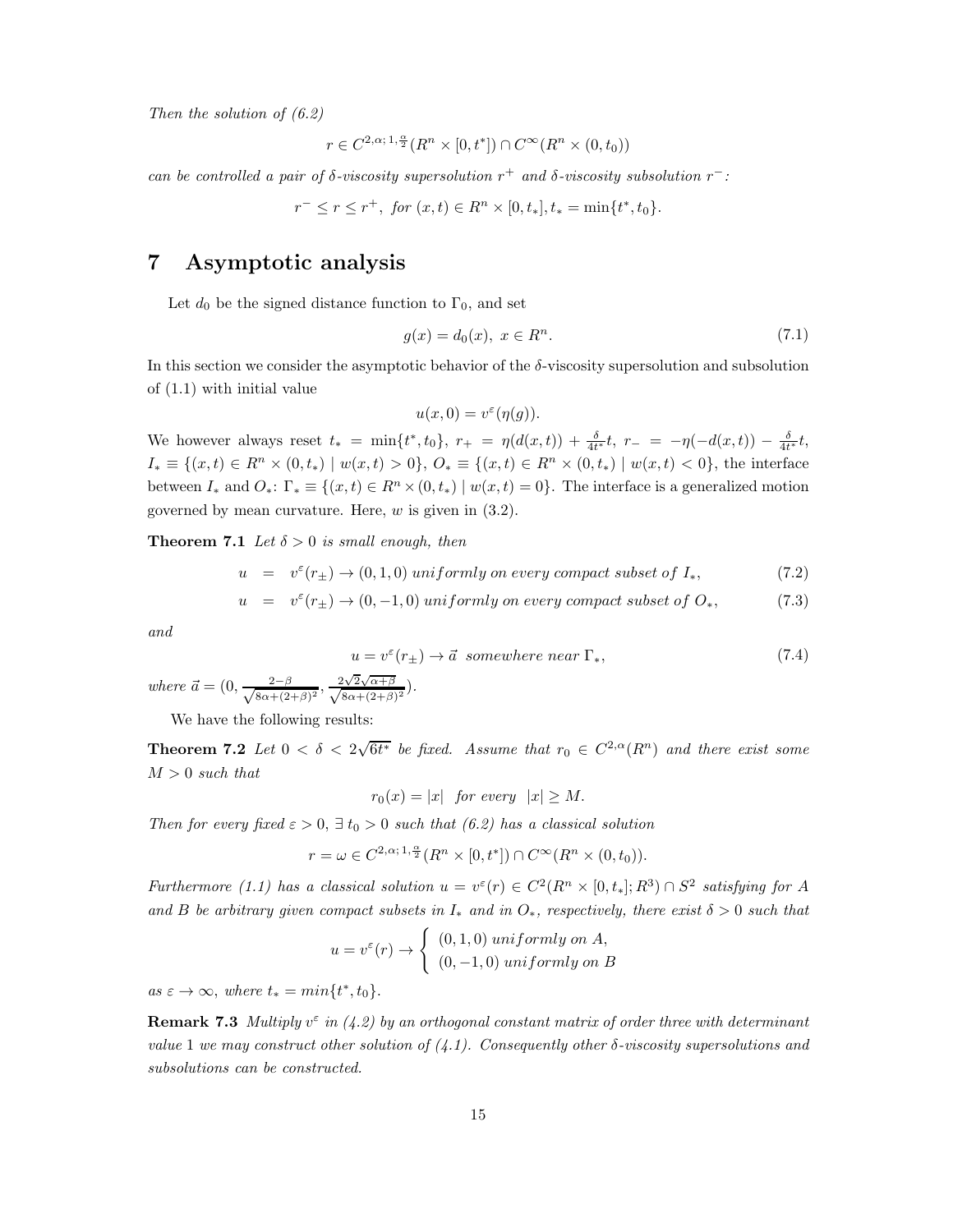#### 8 Direct method of viscosity solution

In Section 5, we constructed a class of  $\delta$ -viscosity supersolution of (1.1). Although it is not viscosity supersolution for (1.1), but using it we can show the existence of viscosity supersolution and classical solution of  $(1.1)$  for a class of initial conditions. The  $\delta$ -viscosity supersolution enlighten us to obtain an explicit viscosity supersolution of (1.1) with special initial value (re. Theorem 8.2, Remark 8.3).

**Theorem 8.1**  $u = v^{\epsilon}(\eta(d) + \frac{\delta}{4t^*}t)$  is a viscosity supersolution of (1.1).

**Theorem 8.2** If  $-\frac{1}{4}\beta < \alpha < \frac{\sqrt{7}-1}{4}\beta$  and  $\beta > 0$ , then for every constant k, the equations (1.1) with initial

$$
u_0^{\varepsilon} = (v_1^{\varepsilon}(\eta(d_0)), v_2^{\varepsilon}(\eta(d_0)), v_3^{\varepsilon}(\eta(d_0)))
$$
\n(8.1)

has a classical solution  $u^{\varepsilon}$  satisfying

$$
u^{\varepsilon} \to (\cos k, \sin k, 0) \; uniformly \; on \; compact \; subsets \; of \; I_*, \tag{8.2}
$$

$$
u^{\varepsilon} \to (-\cos k, -\sin k, 0) \; uniformly \; on \; compact \; subsets \; of \; O_*. \tag{8.3}
$$

**Remark 8.3** It is known that if  $\Gamma_0$  is the sphere  $\partial B(0, R)$ , then

$$
\Gamma_t = \begin{cases} \partial B(0, R(t)), & \text{if } 0 \le t < t^*, \\ 0, & \text{if } t = t^*, \\ \phi, & \text{if } t > t^*, \end{cases} \tag{8.4}
$$

where  $R(t) = \sqrt{R^2 - 2(n-1)t}$  for  $0 \le t \le t^* = \frac{R^2}{2(n-1)}$ . If  $v^{\varepsilon}$  is taken as the one defined in Lemma 4.1( 4.2, respectively), then  $u = v^{\varepsilon}(\eta(d(x,t)) + \frac{\delta}{4t^*}t)$  is a  $\delta$ -viscosity (viscosity, respectively) supersolution of the first equation of (1.1) by Theorem 5.1(8.1, respectively), where  $d(x,t) = R(t) - p$  $x_1^2 + x_2^2 + \cdots + x_n^2$ .

Remark 8.4 The second equation of (2.1) differs from Allen-Cahn equation, because it submit to the first equation of (2.1),  $u \in S^2$  and the gradient term. But if let  $\omega = \sin^{-1}(v_3^{\varepsilon}(r))$  then (1.1) becomes the Allen-Cahn equation with the positive kinetic constant  $\alpha = \frac{1}{\varepsilon^2}$ , gradient energy coefficient  $k = 0.5\varepsilon^2$  and the nonlinear term  $\sin \omega \cos \omega (\alpha + \beta - 2\alpha \sin^2 \omega)$ :

$$
\omega_t - \Delta \omega + \frac{1}{\varepsilon^2} \sin \omega \cos \omega (\alpha + \beta - 2\alpha \sin^2 \omega) = 0.
$$
 (8.5)

Notice that when we consider static solution,  $u_3 = \sin \omega = v_3^{\varepsilon}(r)$  do not satisfy the condition "g can be smoothly extended to a function from  $\overline{\Omega}$  to  $S^2 \cap \{u_3 = 0\}$ " in Theorem A. If  $\alpha = 0$  then  $v_3^{\varepsilon}(r)$ is strictly increasing, and there exists its inverse function. By Theorem 8.2, the equation  $(8.5)$  has a solution satisfying (8.1) and (8.2). If we take  $k = 1$  in Allen-Cahn equation, then only when  $\varepsilon = \sqrt{2}$  it correspond to (8.5).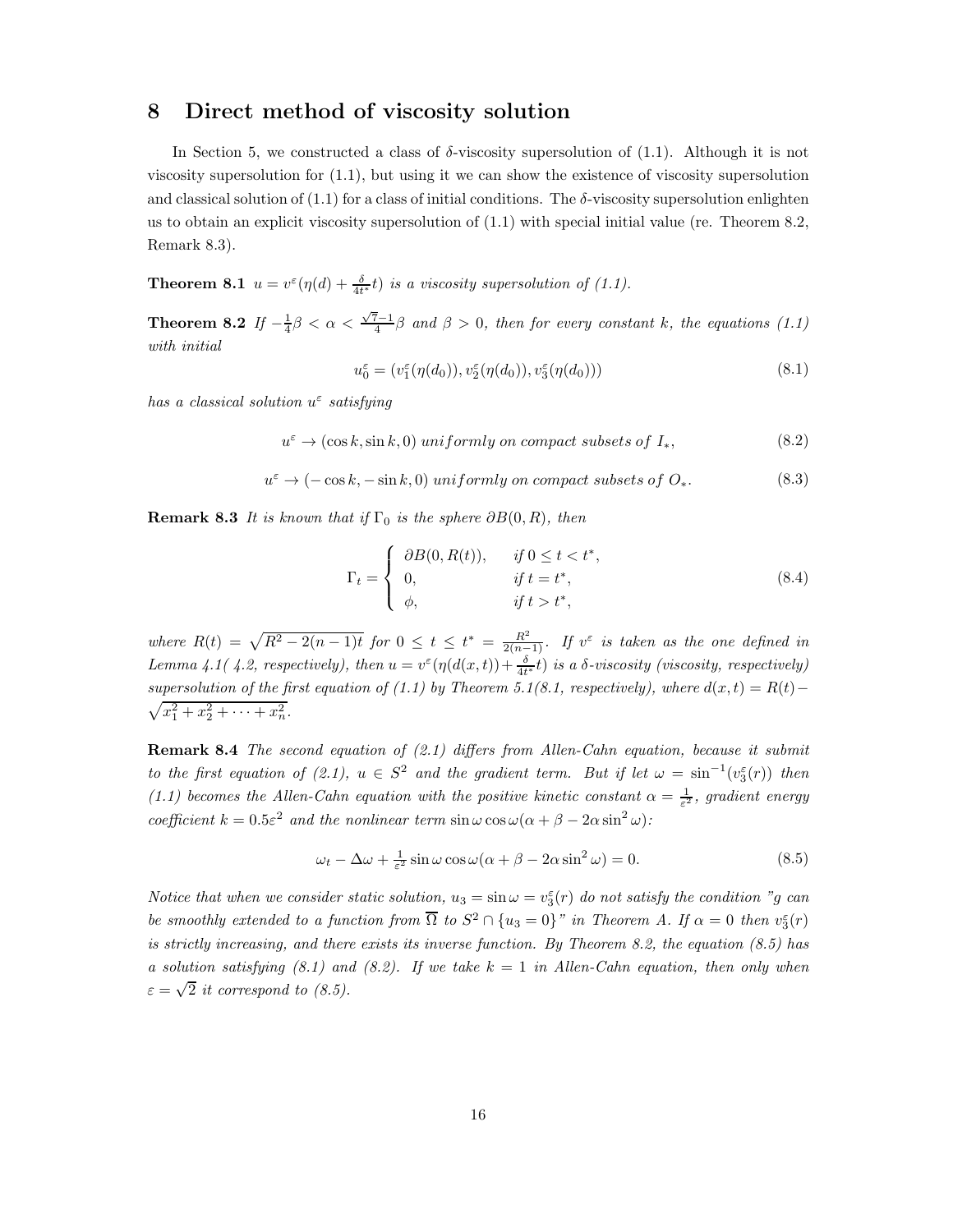## 9 The appendix on Lemma4.1

We verify

$$
\begin{array}{c} v_{2}v_{1}^{\prime}-v_{1}v_{2}^{\prime}=\rho_{1}\sin\epsilon^{2};\\ v_{3}^{\prime\prime}+p^{2}\sin^{2}\epsilon^{2};\\ v_{4}^{\prime\prime}+p^{2}\sin^{2}\epsilon^{2};\\ \lim_{r\rightarrow0}\{r\in R\mid v_{3r}(r)=0\}=(0),\\ \lim_{r\rightarrow0}\{r\in R\mid v_{3r}(r)=0\}=(0),\\ \int_{r\rightarrow0}^{r\in\mathcal{R}}\cos\epsilon^{2};\\ \int_{r\rightarrow0}^{r\in\mathcal{R}}\cos\epsilon^{2};\\ \int_{r\rightarrow0}^{r\in\mathcal{R}}\cos\epsilon^{2};\\ \int_{r\rightarrow0}^{r\in\mathcal{R}}\cos\epsilon^{2};\\ \int_{r\rightarrow0}^{r\in\mathcal{R}}\cos\epsilon^{2};\\ \int_{r\rightarrow0}^{r\in\mathcal{R}}\cos\epsilon^{2};\\ \int_{r\rightarrow0}^{r\in\mathcal{R}}\cos\epsilon^{2};\\ \int_{r\rightarrow0}^{r\in\mathcal{R}}\cos\epsilon^{2};\\ \int_{r\rightarrow0}^{r\in\mathcal{R}}\cos\epsilon^{2};\\ \int_{r\rightarrow0}^{r\in\mathcal{R}}\cos\epsilon^{2};\\ \int_{r\rightarrow0}^{r\in\mathcal{R}}\cos\epsilon^{2};\\ \int_{r\rightarrow0}^{r\in\mathcal{R}}\cos\epsilon^{2};\\ \int_{r\rightarrow0}^{r\in\mathcal{R}}\cos\epsilon^{2};\\ \int_{r\rightarrow0}^{r\in\mathcal{R}}\cos\epsilon^{2};\\ \int_{r\rightarrow0}^{r\in\mathcal{R}}\cos\epsilon^{2};\\ \int_{r\rightarrow0}^{r\in\mathcal{R}}\cos\epsilon^{2};\\ \int_{r\rightarrow0}^{r\in\mathcal{R}}\cos\epsilon^{2};\\ \int_{r\rightarrow0}^{r\in\mathcal{R}}\cos\epsilon^{2};\\ \int_{r\rightarrow0}^{r\in\mathcal{R}}\cos\epsilon^{2};\\ \int_{r\rightarrow0}^{r\in\mathcal{R}}\cos\epsilon^{2};\\ \int_{r\rightarrow0}^{r\in\mathcal{R}}\cos\epsilon^{2};\\ \int_{r\rightarrow0}^{r\in\mathcal{R}}\cos\epsilon^{2};\\ \int_{r\rightarrow0}^{r\in\mathcal{R}}\cos\epsilon^{2};\\ \int_{r\rightarrow0}^{r\in\
$$

From the expression of  $v_{3r}$ , we have

$$
\{r \in R \mid v_{3r}(r) = 0\} = \{\frac{\ln[(\alpha + 0.5\beta)^2 \sin^2 \varepsilon^2 + 0.25\beta^2 \cos^2 \varepsilon^2]}{4\sqrt{\alpha + \beta} \cos \varepsilon^2} \varepsilon\}.
$$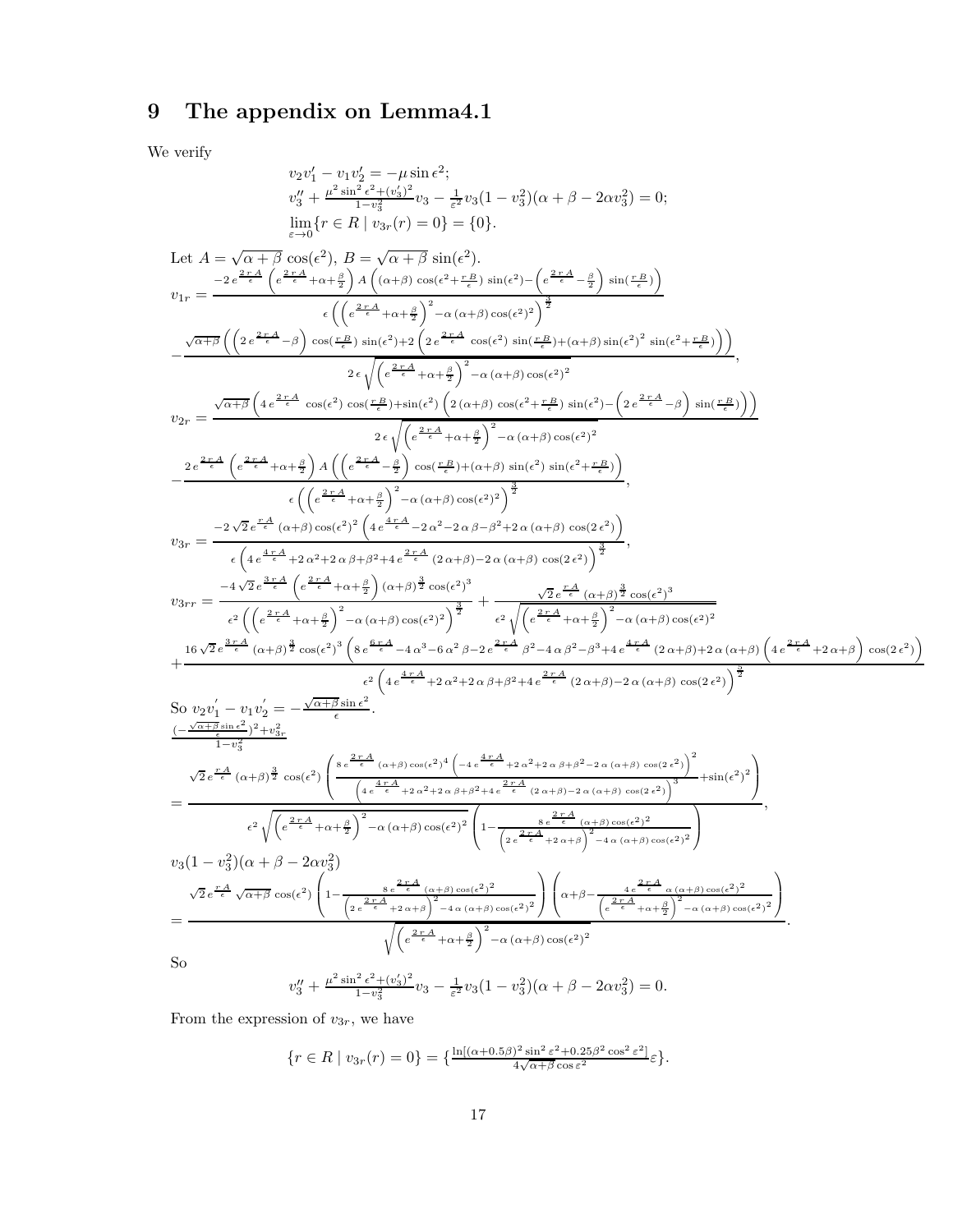Thus

$$
\lim_{\varepsilon \to 0} \{ r \in R \mid v_{3r}(r) = 0 \} = \{ 0 \}.
$$

Acknowledgements The first author is grateful to Professor Zhouping Xin of Chinese University of Hongkong, Professor Baoxiang Wang of Peking University and Professor Xiangao Liu of Fudan University for all of their guidance, support, and encouragement.

#### References

- [1] A. Nahmod, J. Shatah, L. Vega, and C. Zeng, Schrödinger Maps and their Associated Frame Systems, International Mathematics Research Notices, Vol. 2007, Article ID rnm088, 29 pages. doi:10.1093/imrn/rnm088.
- [2] I. Bejenaru, A. D. Ionescu, C. E. Kenig, D. Tataru, Global Schrödinger maps, in dimensions  $d \geq 2$ : Small data in the critical Sobolev spaces. Annals of MathVol. 173 Issue 3 (2011), 1443-1506.
- [3] L. Bronsard and R. Kohn, Motion by mean curvature as the singular Limit of Ginzhurg-Landau model, J. Diff. Equations 90 (1991), 211-237.
- [4] N. Chang, J. Shatah, K. Uhlanbeck, Schrödinger maps, Comm. Pure Appl. Math. 53 (2000), no.5, 590-602.
- [5] Y. G. Chen, Y. Giga and S. Goto, Uniqueness and existence of viscosity solutions of generalized mean curvature flow equations. J. Diff. Geometry 33 (1991), 749-786.
- [6] M. G. Crandall, and P. L. Lions, Visconsity solutions of Hamilton-Jacobi equations, Trans. Amer. Math. Soc., 277 (1983), 1-42.
- [7] Shijin Ding, Boling Guo, Hausdorff measure of the singular set of Landau-Lifshitz equations with a nonlocal term. Comm. Math. Phys. 250 (2004), no. 1, 95-117.
- [8] L. C. Evans, H. M. Soner and P. E. Souganidis, Phase transitions and generalized motion by mean curvature, Comm. Pure Appl. Math., 45 (1992), 1097-1123.
- [9] L. C. Evans and J. Spruck, Motion of level sets by mean curvature. J. Diff. Geometry, 33 (1991), 635-681.
- [10] L. C. Evans and J. Spruck, Motion of level sets by mean curvature II. Trans. AMS, 330 (1992), 321-332.
- [11] Boling Guo, Yongqian Han and Ganshan Yang, Blow up problem for Landau-Lifshitz equations in two dimensions, Commun. Nonlinear Sci. Numer. Simul. 5 (2000), no.1, 43-44.
- [12] Boling Guo, Yongqian Han and Ganshan Yang, Exact blow-up solutions for multidimensional Landau-Lifshitz equations, Advances Mathematics in China, Vol.30 (2001), No.1, 91-93.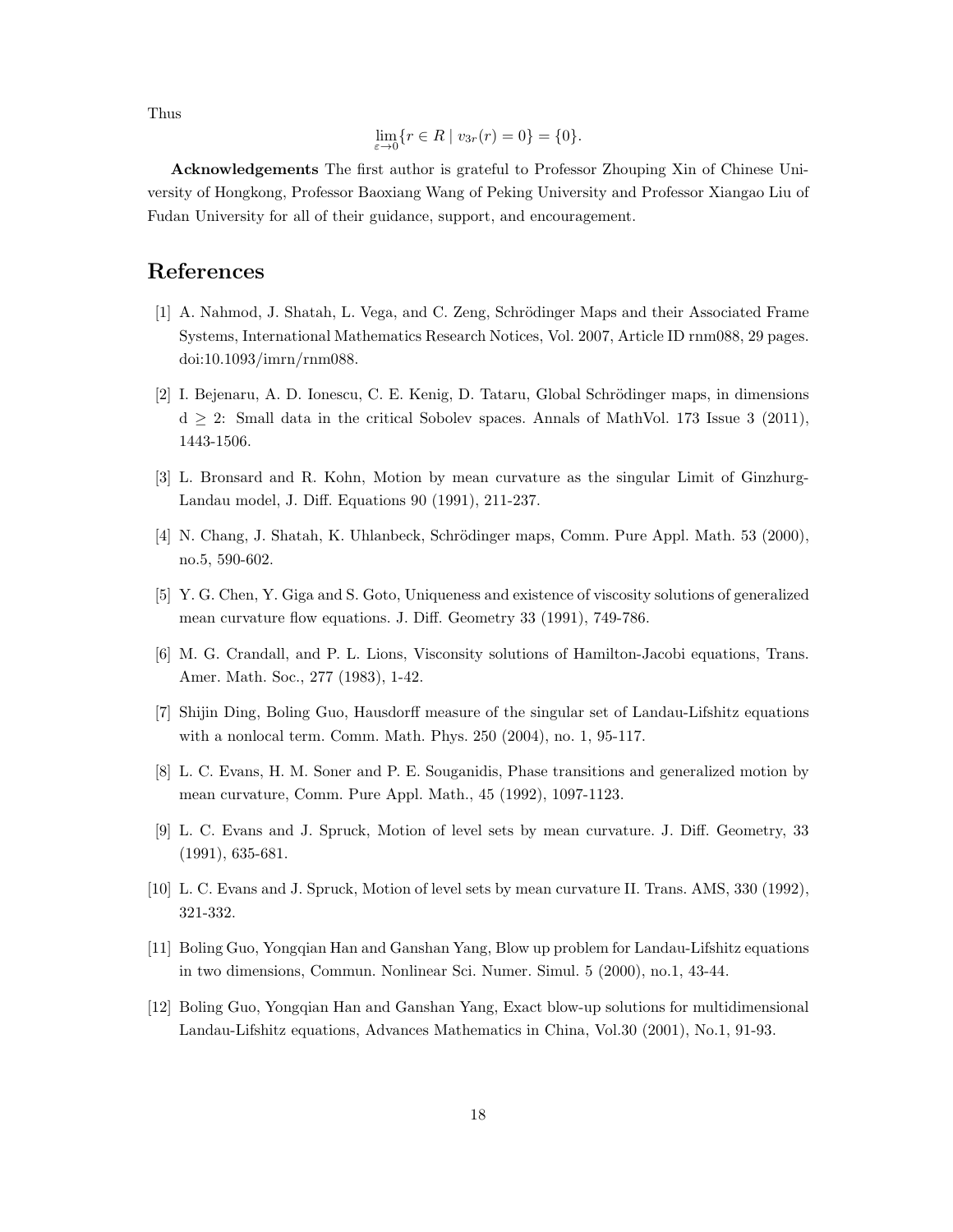- [13] Boling Guo and Minchun Hong, The Landau-Lifshitz equation of the ferromagnetic spin chain and harmonic maps, Calc. Var. 1 (1993), , 311-331.
- [14] Boling Guo and Youde Wang, Generalized Landau-Lifshitz systems and harmonic maps. Sci. China Ser. A 39 (1996), no. 12, 1242-1257.
- [15] Boling Guo and Ganshan Yang, Some exact nontrivial global solutions with values in unit sphere for two-dimensional Landau-Lifshitz equations, J. Math. Physics, 42 (2001), 5223-5227.
- [16] Boling Guo and Ganshan Yang, Existence and stability of static solutions of the Landau-Lifshitz equation with multi-direct effective field, Acta Mathematica Sinica, Vol.20 (2004), no.6, 1135-1152.
- [17] S. Gustafson, J. Shatah, The stability of localized solutions of Landau-Lifshitz equations, Comm. Pure Appl. Math., Vol.LV (2002), no. 5, 1136-1159.
- [18] L. D. Landau and E. M. Lifshitz, On the theory of the dispersion of magnetic permeability in ferromagnetic bodies. Z. Sowjetunion, 8 (1935), Reproduced in Collected Papers of L. D. Landau, Pergamon, New York, 101-114 (1965).
- [19] L. D. Landau et E. M., Lifshitz, Electrodynamics of Continuous media, Course of theoretical physics VIII, Moscou, 1982.
- [20] Xiangao. Liu, Partial regularity for the Landau-Lifshitz system, Calc. Var. 20 (2004), 153-173.
- [21] Xiangao Liu, Concentration sets of the Landau-Lifshitz system and quasi-mean curvature flows. Calc. Var. Partial Differential Equations 27 (2006), no. 4, 493-525.
- [22] Christof Melcher, Existence of partially regular solutions for Landau-Lifshitz equations in  $R^3$ . Comm. Partial Differential Equations 30 (2005), no. 4-6, 567-587.
- [23] F. Merle, P. Raphaël, I. Rodnianski, Blow up dynamics for smooth data equivariant solutions to the energy critical Schrodinger map problem, http://arxiv.org/abs/1102.4308v2.
- [24] Chunlai Mu, Limin Liu, Yonghong Wu, Li Yan, Some new results for the multidimensional Landau-Lifshitz equations. Phys. Lett. A 372 (2008), no. 43, 6469-6474.
- [25] P.-L. Sulem, C. Sulem and C. Bardos, On the continuous limit for a system of classical spins. Comm. Math. Phys. 107 (1986), no. 3, 431-454.
- [26] A. Visintin, On Landau-Lifshitz equations for ferromagnetism, Japan J. Applied Math. 2 (1985), 69-84.
- [27] Baoxiang Wang, Sharp global well-posedness for non-elliptic derivative Schrödinger equations with small rough data, http://arxiv.org/abs/1012.0370v2.
- [28] Baoxiang Wang, Hyperbolic Schrödinger map and non-elliptic derivative Schrödinger equation in two spatial dimensions, to appear.